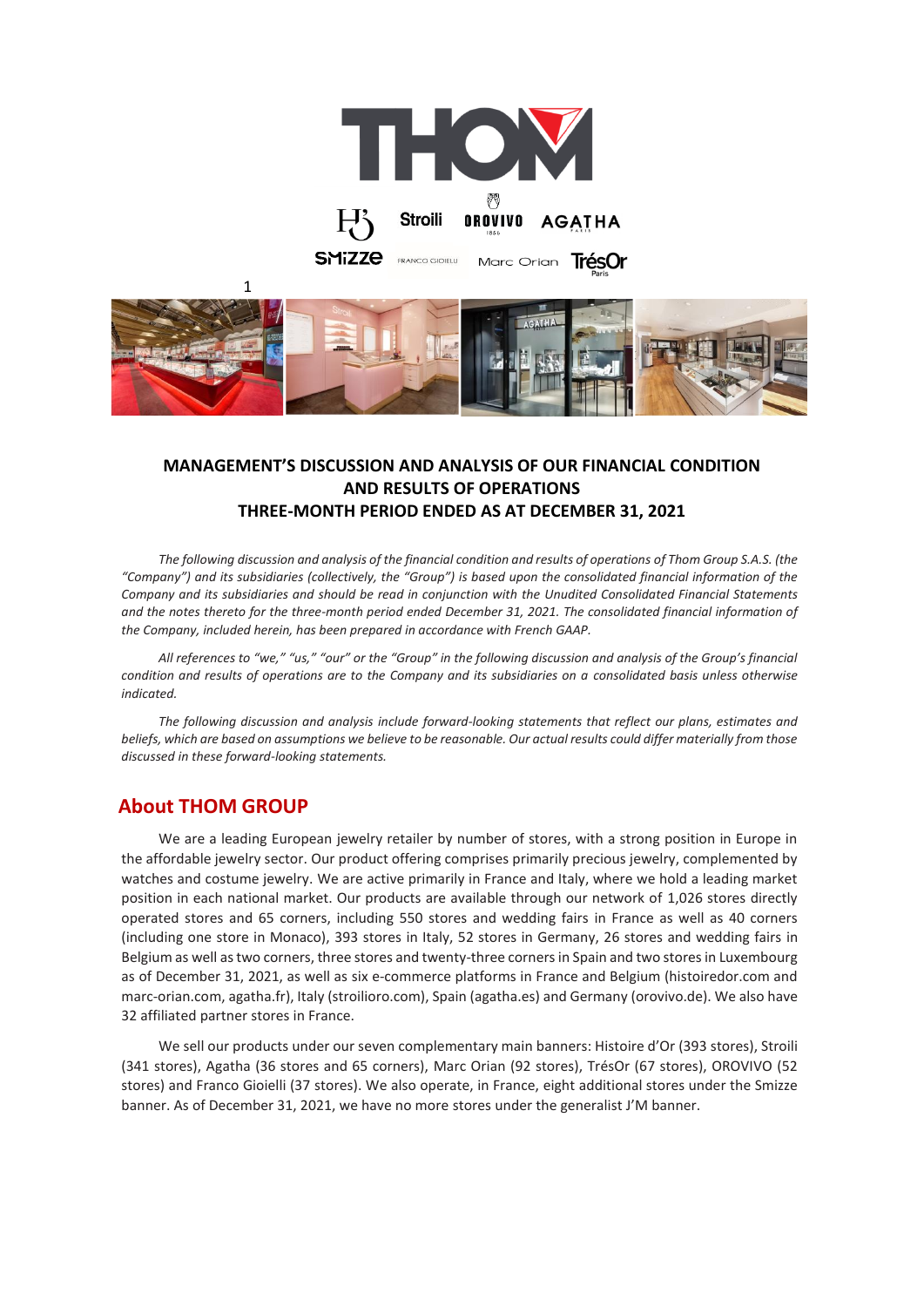# **1) Financial Information**

## **a) Reporting**

This discussion and analysis is part of the report required under the indenture dated as of February 4, 2021, governing €370 million aggregate principal amount of Goldstory S.A.S's 5.375% Fixed Rate Senior Secured Notes (the "Fixed Rate Notes") and €250 million aggregate principal amount of its Floating Rate Senior Secured Notes (the "Floating Rate Notes" and, together with the Fixed Rate Notes, the "Senior Secured Notes") for the three-month period ended December 31, 2021.

## **b) Accounting principles**

We have prepared our historical financial statements in accordance with French GAAP.

## **c) Key performance indicators**

In evaluating our results of operations, we consider certain key financial and non-financial measures relating to the performance of our business. In addition to the key line items of our consolidated income statement, the principal measures used to evaluate our performance include network sales by perimeter, gross margin, like-for-like network sales and gross margin growth (*i.e.*, excluding the perimeter effect), network contribution, Reported EBITDA, and free cash flow conversion rate.

- *Network sales by perimeter*. Network sales by perimeter represents the apportionment of our network sales among France, Italy and Rest of Europe through all sales channels operated by the Group (*i.e.*, our stores, e-commerce platforms, sales to our affiliated partners and wholesale business).
- *Gross margin*. Gross margin represents the sum of our network sales, revenue from the sale of precious metals, proceeds from insurance for theft and rebates re-invoiced to our suppliers, net of our total cost of goods sold. As we do not operate or own any manufacturing facilities, we rely on independent third parties for the manufacturing of our products. We also consider our gross margin performance by perimeter, consistent with our network sales, and allocate certain income and expenses among perimeters such as rebates received from suppliers and packaging and transportation costs based on business assumptions.
- Like-for-like network sales growth and gross margin growth. Like-for-like network sales growth consists of network sales from like-for-like perimeters in any given period compared with the corresponding financial period of the prior financial year, expressed as a percentage change between the two periods. Like-for-like gross margin growth represents gross margin from likefor-like perimeters in any given period compared with the corresponding period of the prior financial year, expressed as a percentage change between the two periods. Like-for-like perimeters includes our stores, e-commerce platforms, sales to our affiliated partners and historical Stroili wholesale business for its own house brands, including only stores that were open for the entire duration of the two periods being compared and excluding stores opened or closed during those periods. To improve the clarity of the presentation, when a change of perimeter takes place due to a conversion among banners, the perimeter reported for such store in a conversion year is also used as the perimeter reported for such store for the preceding year (regardless of what its banner was in the prior year).
- *Network contribution.* Network contribution represents the sum of our gross margin and our total network direct costs.
- *Reported EBITDA.* Reported EBITDA is defined as net income (loss) attributable to owners of the Company excluding (i) net income (loss) attributable to non-controlling interests, (ii) goodwill amortization, (iii) income tax, (iv) financial income and expense, (v) the change in depreciation, amortization and provisions net of provision reversals, (vi) the contribution of the stores closed during the period, (vii) the *cotisation sur la valeur ajoutée des entreprises* ("**CVAE**"), and (viii) nonrecurring income and expenses, corresponding to all items that are not directly related to our operations or core businesses and that are deemed by management to be non-recurring by their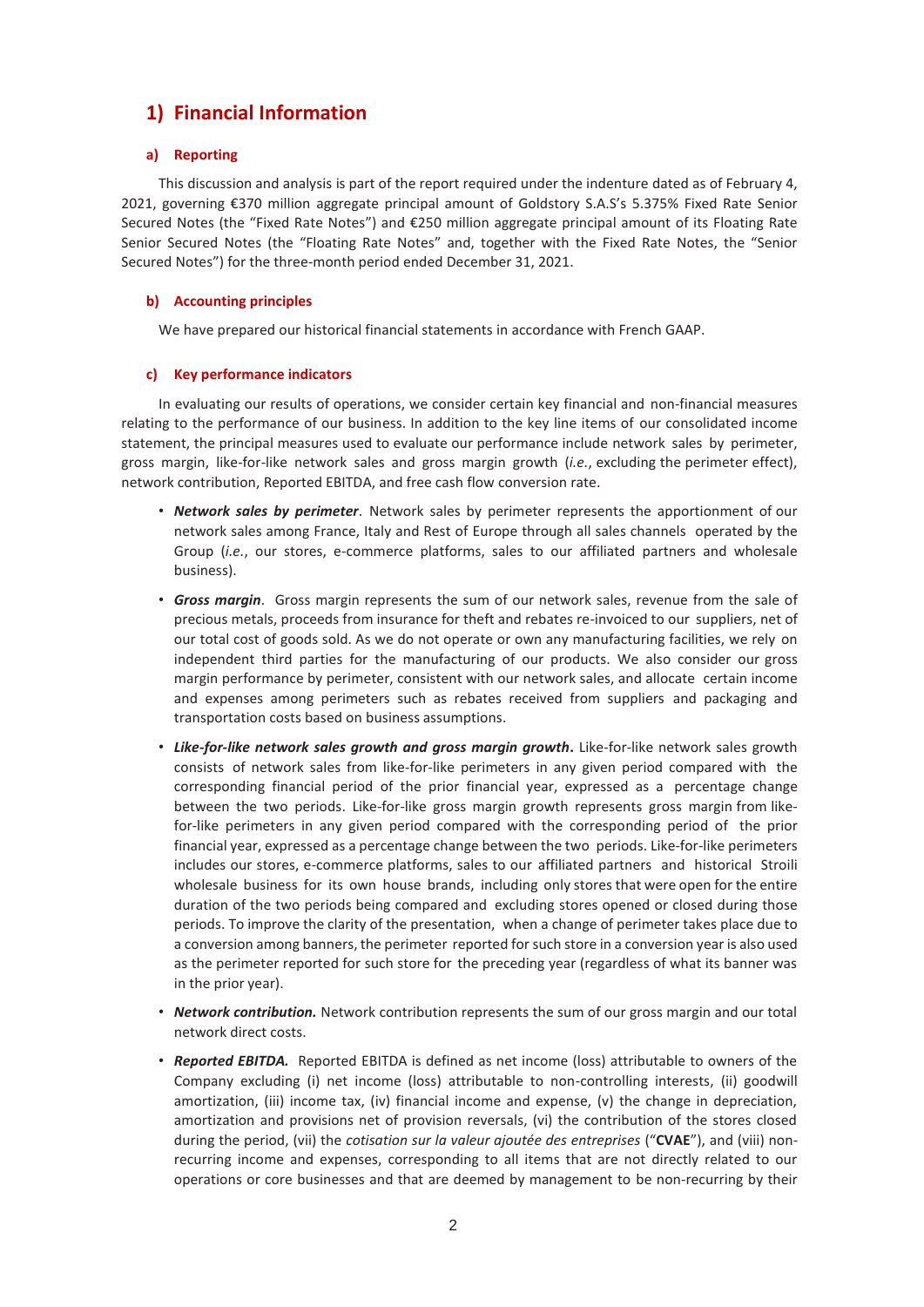nature, including rental or personnel expenses incurred by stores prior to their opening or during renovation works (if such renovation work results in the long-term closure of the store during the renovation). Reported EBITDA is presented in Note 1(d) of our Unaudited Consolidated Financial Statements.

• *Free cash flow conversion rate*. Free cash flow conversion rate represents free cash flow divided by Reported EBITDA generated during the relevant period.

These measures (the "Non-GAAP Metrics") are not defined or presented in accordance with French GAAP or any other internationally accepted accounting principles and may not be comparable to similarly titled measures used by other companies. We present these Non-GAAP Metrics for information purposes only because we believe that they are widely used by certain investors as supplemental measures of performance and liquidity.

#### **d) Description of Key Income Statement Line Items**

Below is a brief description of the composition of the key line items of our income statement.

- *Total sales*. Total sales represent total network sales and other sales.
- *Total network sales* represent total revenue recognized in stores located in France, Italy, and Rest of Europe. It also includes revenue generated by our e-commerce platforms, wholesale activities and sales to our affiliated partners. Total network sales are reported net of VAT and discounts granted.
- *Other sales* include primarily sales of precious metals and invoicing to suppliers. Sale of precious metals to foundries consists of revenue recognized either from the gold bought through our gold repurchase and exchange program, which we resell at market prices, or from the gold products that cannot be sold and that are melted down and which we subsequently resell at market prices.
- *Cost of goods sold*. Cost of goods sold is our single largest cost item. It comprises the purchase of finished goods, the purchase of gold bought from individuals (including gift vouchers), changes in inventories, rebates and discounts, customs, breakages, and packaging costs.
- *Direct and indirect operating costs*. Direct and indirect operating costs represent our "other operating expenses" as reported in our financial statements. Our "other operating expenses" represents mainly our rental and rental-related expenses, maintenance costs, marketing and advertising costs, transport costs, professional fees, communication costs, energy related expenses and bank fees mainly associated with payments from customers.
- *Taxes and duties*. Taxes and duties primarily represent regional levies on French companies (*Contribution Economique Territoriale*) that includes CVAE and payroll-related taxes.
- *Personnel expenses*. Personnel expenses represents the wages and salaries of the employees located in our stores and in our headquarters and logistics centers. It includes the gross fixed amount due to our employees and the social contributions that must be paid by employers, and reductions in social security contributions (which replaced the *Crédit d'impôt pour la compétitivité et l'emploi* (CICE), effective January 1, 2019). Charges related to any legal profit-sharing schemes are also reported under this line item, as well as any bonus or variable remuneration paid to our employees, based mainly on sales results.
- *Change in depreciation, amortization and provisions net of provision reversals*. Change in depreciation, amortization and provisions net of provision reversals represents the depreciation and amortization of our fixed assets, the provisions for depreciation of our current assets (such as inventories and trade receivables) and the provisions for contingencies, liabilities, and our loyalty program. Reversals of provisions are also reported in this line item.
- *Operating income*. Operating income represents operating revenue net of operating expenses described above, before financial expenses, non-recurring items, income tax, goodwill amortization and non-consolidated interests.
- *Financial expense*. Until February 26, 2021, financial expense mostly represented interest on our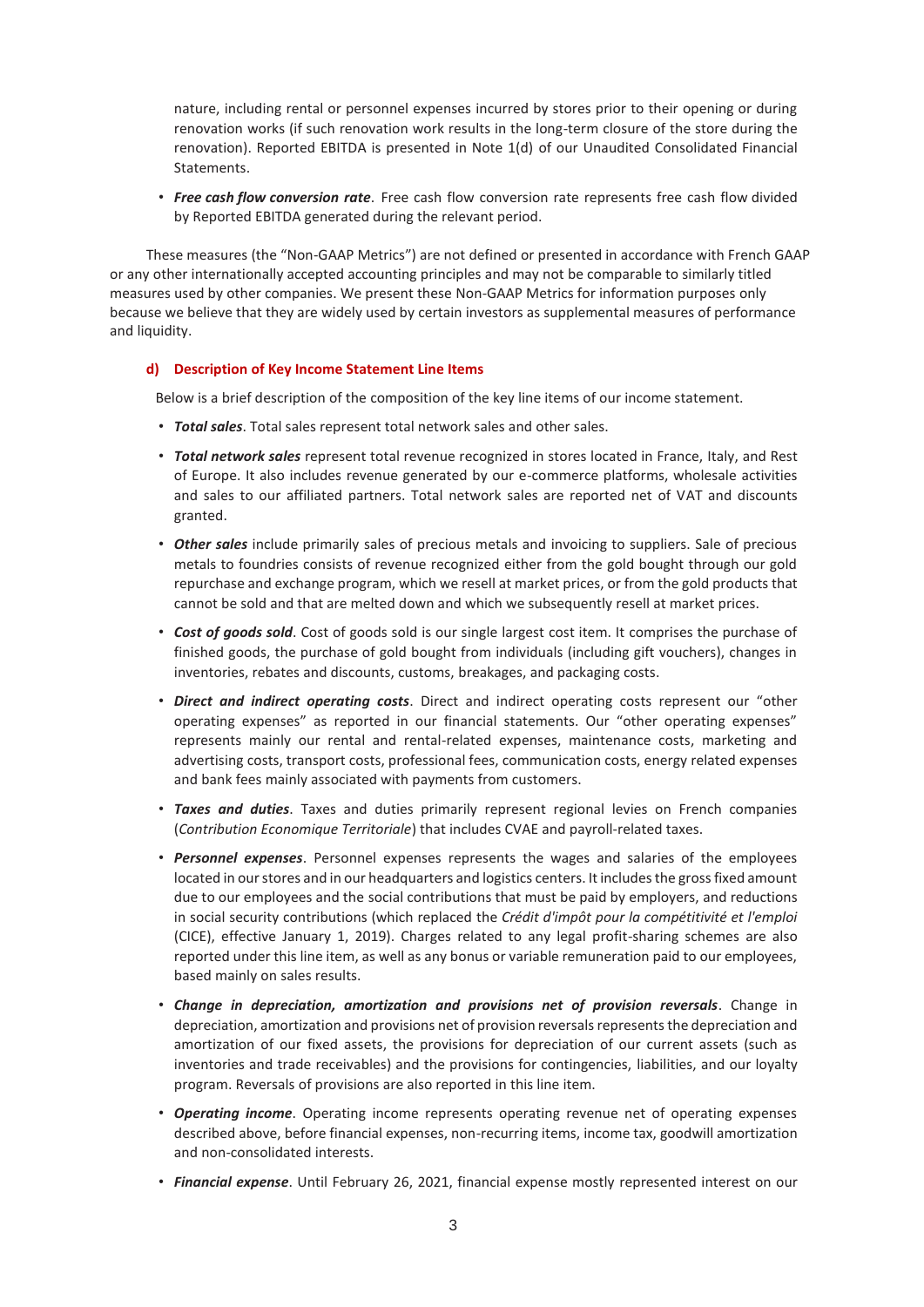2017 Term Loan B Facilities (the "TLB"), net of hedging of interest rate instruments, and capitalized interest on convertible bonds. The remaining part was composed of financial expenses relating to interest on bilateral loans and the revolving credit facility (the "RCF") in place until then, amortization of the Original Issue Discount, customers' deferred payments and foreign currency expenses. Since February 26, 2021, finance expense mostly represents interest on our proceed loans and intercompany loan with Goldstory S.A.S, net of hedging of interest rate instruments. The remaining part is composed of financial expenses related to interest on our new revolving credit facility (the "New RCF"), full amortization of the remaining bond redemption premium in relation of the TLB reimbursement, customers' deferred payments and foreign currency expenses.

• *Non-recurring income and expenses*. Non-recurring income and expenses represents all items that are not directly related to our operations or core businesses, and that are considered by management as non-recurring by their nature, such as rental or personnel expenses incurred by stores prior to opening or during renovation work if the latter results in the long-term closure of stores.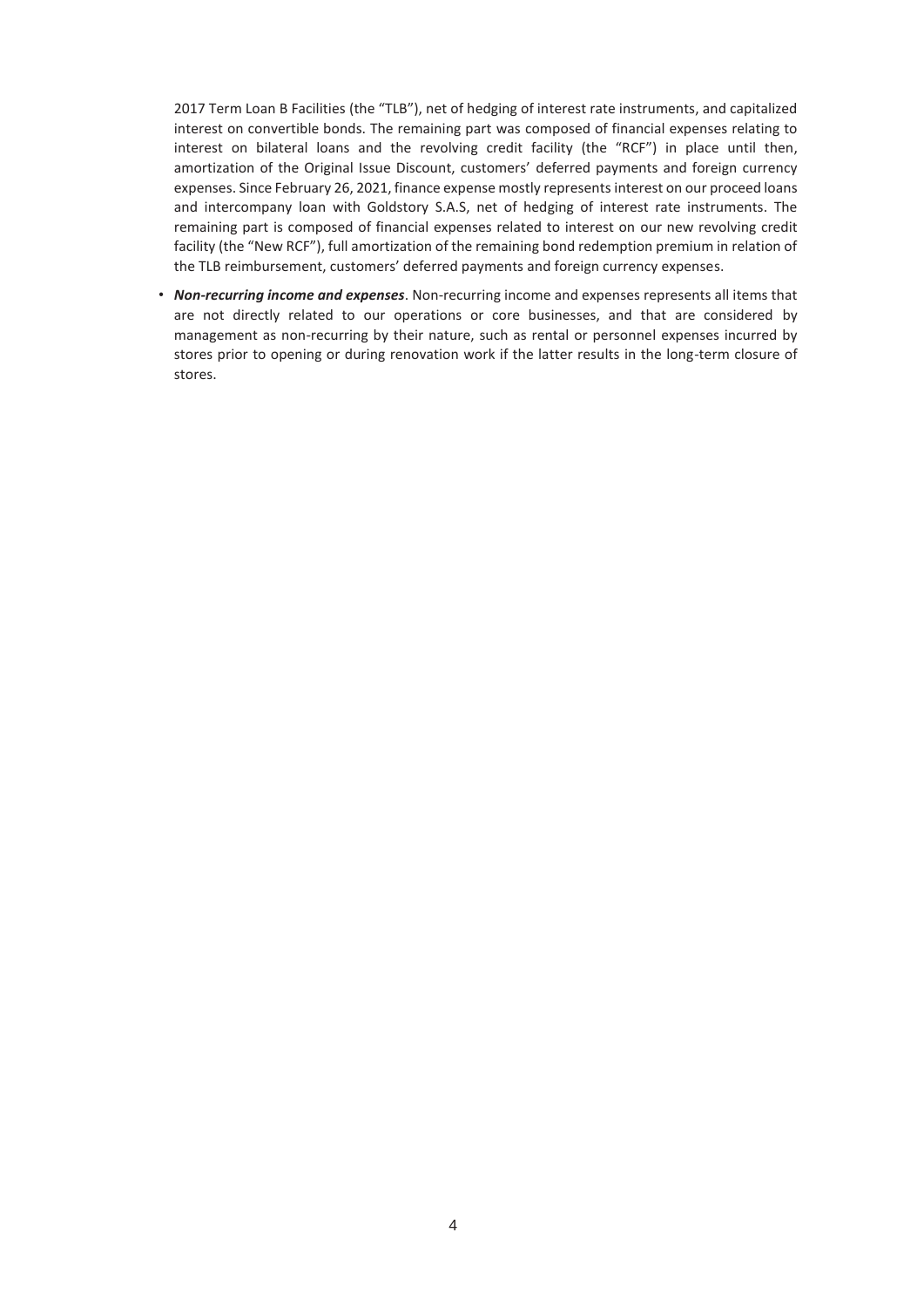# **2) Results of Operations for the three-month period ended December 31, 2021 compared to the three-month period ended December 31, 2020**

# A. Income Statement

The table below sets forth certain line items from our income statement for the three-month periods ended December 31, 2021 and 2020.

|                                              |    | <b>First Quarter</b> |         |            | <b>LTM Ended</b><br><b>December</b> |
|----------------------------------------------|----|----------------------|---------|------------|-------------------------------------|
| In $\epsilon$ m                              |    | 2021                 | 2022    | Var. %     | 2022                                |
| <b>Total Sales</b>                           | a) | 239.6                | 320.2   | 33.6%      | 791.6                               |
| Other operating income                       | b) | 2.8                  | 1.8     | (38.2)%    | 16.8                                |
| Cost of goods sold                           | c) | (73.3)               | (105.7) | 44.1%      | (273.4)                             |
| Personnel expenses                           | g) | (47.9)               | (63.1)  | 31.8%      | (189.0)                             |
| Direct and indirect operating costs          | h) | (43.7)               | (49.7)  | 13.6%      | (170.3)                             |
| Taxes and duties                             | i) | (2.2)                | (2.6)   | 16.6%      | (8.3)                               |
| Depreciation, amortisation & provisions, Net | j) | (11.2)               | (5.1)   | (54.9)%    | (31.4)                              |
| <b>Operating income</b>                      | f) | 64.1                 | 95.9    | 49.6%      | 136.0                               |
| Financial income (expense)                   | k) | (12.9)               | (7.5)   | $(41.6)\%$ | (44.5)                              |
| Income (expense) from recurring operations   |    | 51.2                 | 88.3    | 72.6%      | 91.5                                |
| Non-recurring income (expense)               | I) | (7.7)                | (1.4)   | $(81.7)\%$ | (7.1)                               |
| Income tax                                   | m) | (12.9)               | (24.6)  | 89.9%      | (27.2)                              |
| Non-controlling interests                    |    | (0.0)                | 0.1     | n.a.       | 0.1                                 |
| <b>Net income (loss)</b>                     |    | 30.5                 | 62.4    | 104.5%     | 57.3                                |

The table below sets forth our operating KPIs derived from the income statement, namely gross margin, network contribution and Reported EBITDA, for the three-month periods ended December 31, 2021 and 2020. LTM Ended

|                                   |              | <b>First Quarter</b> |         |             | LIM Ended<br><b>December</b> |  |
|-----------------------------------|--------------|----------------------|---------|-------------|------------------------------|--|
| In $\epsilon$ m                   |              | 2021                 | 2022    | Var. %      | 2022                         |  |
| <b>Total Sales</b>                | a)           | 239.6                | 320.2   | 33.6%       | 791.6                        |  |
| Cost of goods sold                | c)           | (73.3)               | (105.7) | 44.1%       | (273.4)                      |  |
| Cost reinvoiced                   |              | (0.3)                | (0.2)   | $(13.5)\%$  | (0.7)                        |  |
| <b>Gross margin</b>               | $\mathsf{d}$ | 166.0                | 214.3   | 29.1%       | 517.5                        |  |
| As a % of Network sales           |              | 71.4%                | 70.3%   | $(1.1)$ pp  | 69.1%                        |  |
| <b>Total Network direct costs</b> |              | (67.8)               | (85.7)  | 26.3%       | (265.0)                      |  |
| <b>Network contribution</b>       | $\epsilon$   | 98.2                 | 128.6   | 31.0%       | 252.5                        |  |
| As a % of Network sales           |              | 42.2%                | 42.2%   | $0.0$ pp    | 33.7%                        |  |
| <b>Indirect Costs</b>             |              | (22.1)               | (26.8)  | 21.1%       | (83.0)                       |  |
| <b>Closed Stores</b>              |              | 0.0                  | (0.1)   | $(563.5)\%$ | 0.2                          |  |
| <b>Reported EBITDA</b>            | f)           | 76.1                 | 101.8   | 33.7%       | 169.7                        |  |
| As a % of Network sales           |              | 32.7%                | 33.4%   | $0.7$ pp    | 22.7%                        |  |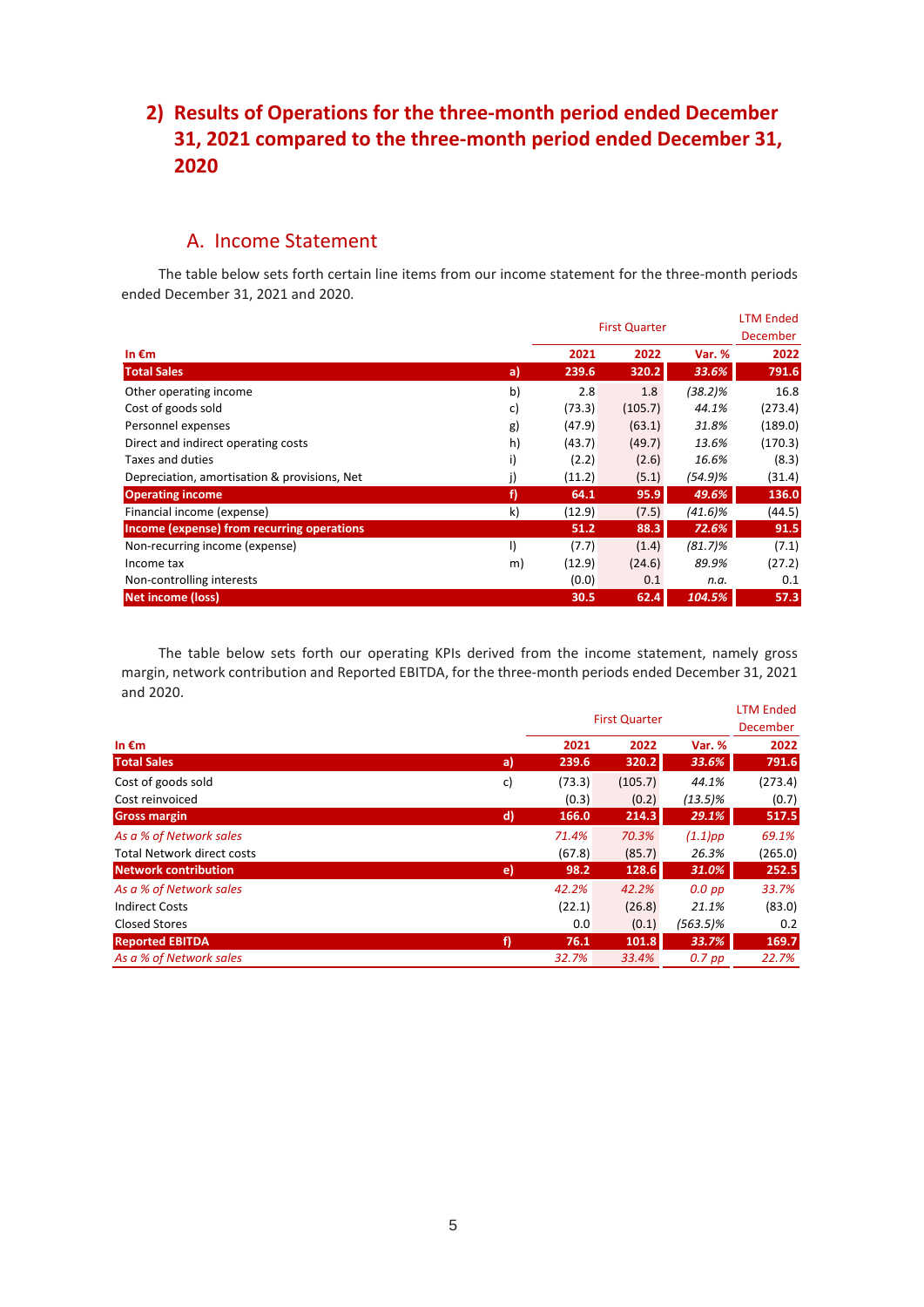### a) **Total sales**

The table below presents the detail of our total sales for the three-month periods ended December 31, 2021 and 2020.

|                                 | <b>First Quarter</b> |       |         |         |
|---------------------------------|----------------------|-------|---------|---------|
| In $\epsilon$ m                 | 2021                 | 2022  | Var. m€ | Var. %  |
| <b>Network sales</b>            | 232.4                | 304.9 | 72.5    | 31.2%   |
| Sales of precious metals        | 6.5                  | 14.6  | 8.1     | 124.9%  |
| Invoicing to suppliers          | 0.4                  | 0.5   | 0.1     | 24.5%   |
| Purchasing & logistics services | 0.1                  | 0.1   | 0.0     | 0.0%    |
| Other                           | 0.2                  | 0.1   | (0.0)   | (21.6%) |
| <b>Other Sales</b>              | 7.2                  | 15.4  | 8.2     | 113.6%  |
| <b>Total Sales</b>              | 239.6                | 320.2 | 80.6    | 33.6%   |

Total sales amounted to €320.2 million in the three-month period ended December 31, 2021, an increase of €80.6 million, or 33.6%, from €239.6 million in the three-month period ended December 31, 2020, mainly due to a €72.5 million increase in our network sales and to a €8.1 million increase in our sales of precious metal. Network sales' increase in the three-month period ended December 31, 2021 compared to the three-month period ended December 31, 2020 was due to a very good performance of Italy and France and to a limited impact of sanitary constraints compared to the three-month period ended December 31, 2020 when the network was closed 30% of the time. Network Sales also increased due to the integration of Agatha's accounts (under proportional consolidation method), impacting sales for €4.7 million in the three-month period ending December 31, 2021, unlike none in prior year. Sales of precious metals of €9.0 million in France and €5.5 million in Italy mainly related to a sale for hedging purpose in France and to a sale to foundries in the regular course of business in Italy.

Our e-commerce platforms contributed €18.9 million to our network sales during the three-month period ended December 31, 2021, representing a decrease of €6.6 million, or 25.8%, compared to the same period the prior year. The level of digital sales is diluted by the strong recovery of stores but remains at a high level of 9% of network sales in France.

## *Closed stores evolution related to the COVID-19 pandemic during the three-month periods ended December 31, 2021 and December 31, 2020*

During the three-month period ended December 31, 2021, the Group wasn't really impacted by COVID-19 pandemic restrictions unlike in the three-month period ended December 31, 2020, when the Group's activity was impacted by the COVID-19 pandemic and the strict lockdown rules imposed in our main countries, which resulted in our stores being temporarily closed as follows:

i. France was impacted by the following restrictions:

#### **In Q1 2021**

■ From October 28 to November 28, 2020, the country was in full lockdown. All of our stores were closed.

#### **In Q1 2022**

- No lockdown or stores closed related to COVID-19 related restrictions in France. However, France's activity and stores organization were slightly impacted by COVID-19 cases among our employees which compelled the Group to close temporarily certain of its stores or to suffer from the lack of employees in some stores.
- ii. Italy was impacted by the following restrictions:

#### **In Q1 2021**

▪ From November 6 to December 3, 2020, all our stores were closed in several regions, including Northern Italy, where our footprint is most important. In other regions, stores were closed only during weekends. Since December 3, 2020, some stores that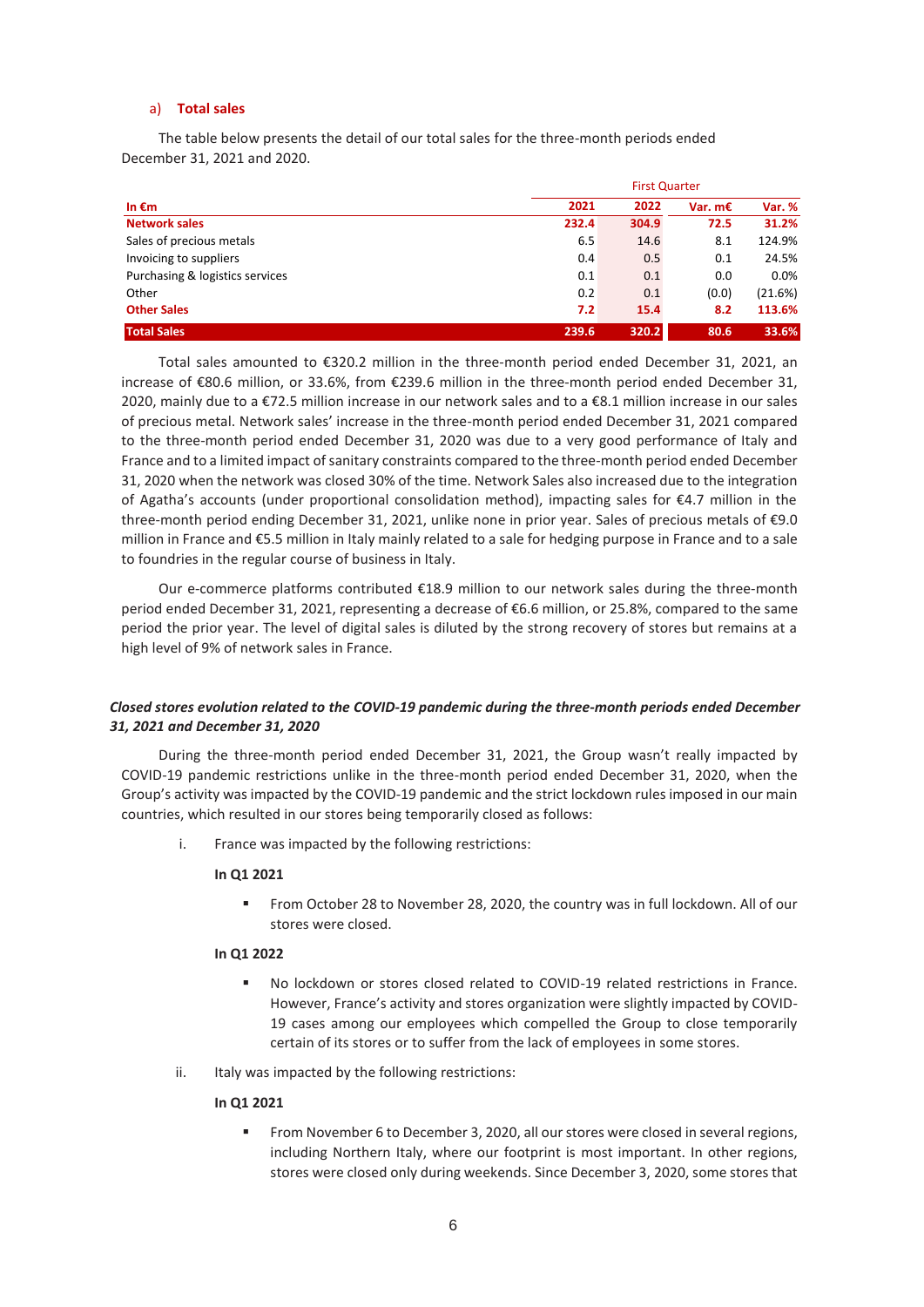were fully closed reopened during weekdays but all remained closed on weekends, public holidays and on the eve of public holidays, resulting in 50% of our stores being closed in November 2020, and 39% in December 2020.

#### **In Q1 2022**

- No specific restrictions were imposed in the three-month period ended December 31, 2021.
- iii. Germany was impacted by the following restrictions:

#### **In Q1 2021**

▪ From December 16, 2020 (or, in the case of a few stores, December 14, 2020) until December 31, 2020, stores were fully closed, resulting in 48% of our stores being closed in December 2020.

#### **In Q1 2022**

▪ Stores' access was restricted to vaccinated or recovered customers (the "2G" rule) since November 2021 in some regions and since the December 8, 2021 for the remaining ones due to COVID-19 pandemic. Vaccination rate in Germany is still low and the traffic in our stores was slowed down. Also, due to COVID-19, some shops were heavily impacted by absences of employees and sales assistants had to be replaced by people from other stores, when possible. Some stores were even running without a manager.

In the three-month period December 31, 2021, the Group didn't face any COVID-19 related restrictions. The network has open 100% of the time.

As a reminder, the tables below present the network closure average which is the monthly average of the percentage of stores closed for each day during the month due to COVID-19 pandemic restrictions across our geographies for the three-month period ended December 31, 2020. (30% on average for Q1 2021 compared to 0% in Q1 2021).

|                   |        | Q1 2021  |          |       | Q1 2021 |
|-------------------|--------|----------|----------|-------|---------|
| In $%$            | oct-20 | $nov-20$ | $dec-20$ | Q1 21 | Q1 22   |
| France            | 6%     | 90%      |          | 32%   |         |
| Italy             |        | 50%      | 39%      | 29%   |         |
| Germany           |        |          | 48%      | 16%   |         |
| Belgium           |        | 100%     |          | 33%   |         |
| Luxembourg        |        |          | -        |       |         |
| <b>Thom Group</b> | 3%     | 69%      | 18%      | 30%   |         |

#### *Network sales by perimeter, by channel and by brands*

The table below presents the detail of our network sales by perimeter on a like-for-like basis for the three-month periods ended December 31, 2021 and 2020.

|                                    | <b>First Quarter</b> |       |           |        |
|------------------------------------|----------------------|-------|-----------|--------|
| In €m                              | 2021                 | 2022  | Var. $mE$ | Var. % |
| Network sales France               | 159.8                | 188.0 | 28.2      | 17.6%  |
| Network sales Italy                | 53.8                 | 83.4  | 29.6      | 55.0%  |
| Network sales RoE                  | 11.8                 | 15.3  | 3.6       | 30.5%  |
| Total network sales on a LFL basis | 225.4                | 286.8 | 61.3      | 27.2%  |
| Change in perimeter                | 7.0                  | 18.1  | 11.1      | 158.9% |
| <b>Network sales</b>               | 232.4                | 304.9 | 72.5      | 31.2%  |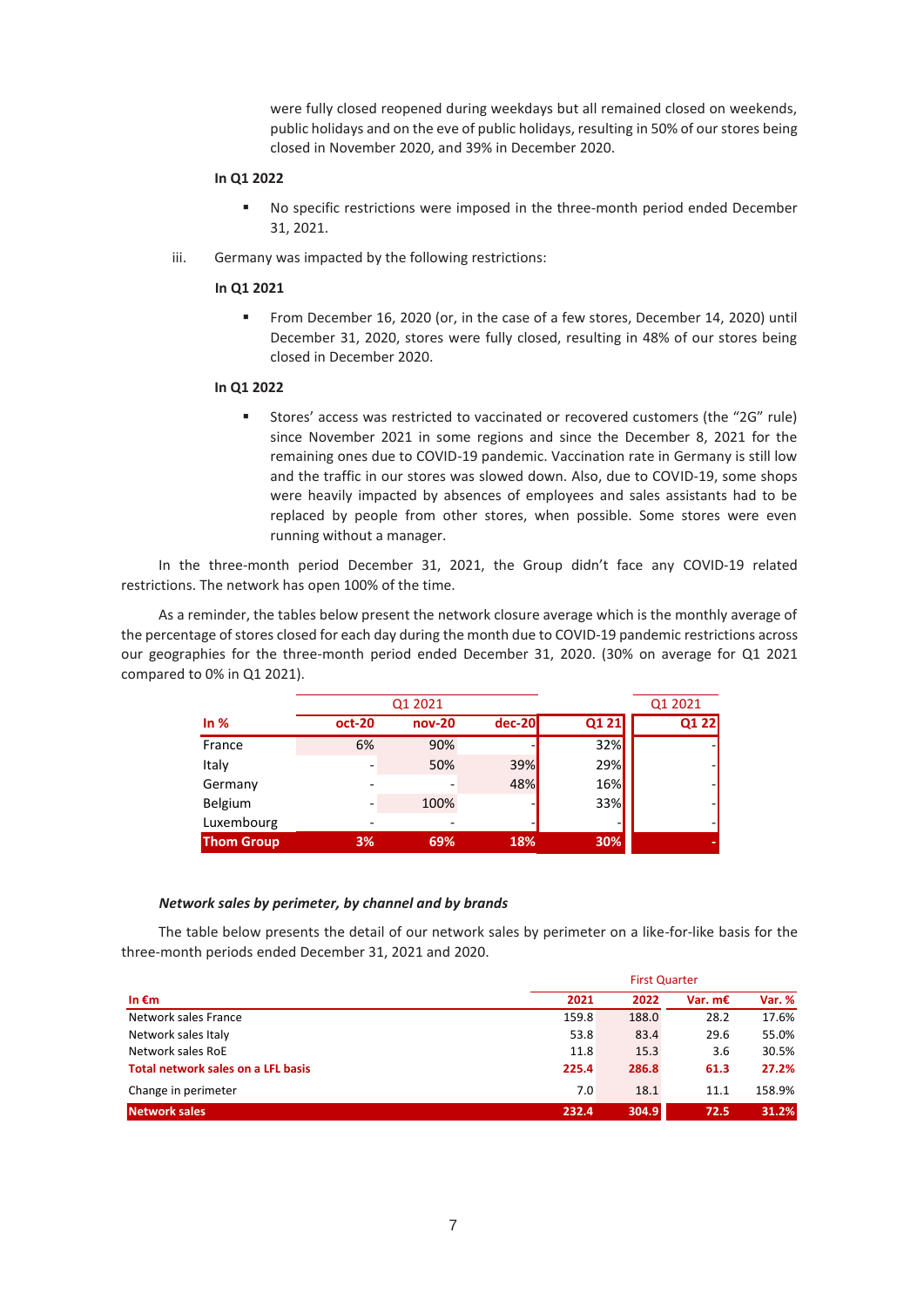The table below presents the detail of our network sales by distribution channel on a like-for-like basis for the three-month periods ended December 31, 2021 and 2020.

|                                    |       | <b>First Quarter</b> |           |         |  |
|------------------------------------|-------|----------------------|-----------|---------|--|
| In $\epsilon$ m                    | 2021  | 2022                 | Var. $mE$ | Var. %  |  |
| Store & corner                     | 199.0 | 267.1                | 68.1      | 34.2%   |  |
| E-commerce                         | 25.4  | 18.9                 | (6.6)     | (25.8%) |  |
| Wholesale                          | 1.0   | 0.7                  | (0.3)     | (28.1%) |  |
| Other                              | 0.0   | 0.1                  | 0.1       | 932.5%  |  |
| Total network sales on a LFL basis | 225.4 | 286.8                | 61.3      | 27.2%   |  |
| Change in perimeter                | 7.0   | 18.1                 | 11.1      | 158.9%  |  |
| <b>Network sales</b>               | 232.4 | 304.9                | 72.5      | 31.2%   |  |

The table below presents the detail of our network sales by banner on a like-for-like basis for the threemonth periods ended December 31, 2021 and 2020.

|                                    |       | <b>First Quarter</b> |           |               |  |
|------------------------------------|-------|----------------------|-----------|---------------|--|
| In $\epsilon$ m                    | 2021  | 2022                 | Var. $mE$ | <b>Var. %</b> |  |
| Histoire d'Or                      | 138.6 | 165.3                | 26.7      | 19.3%         |  |
| Stroili                            | 48.8  | 75.2                 | 26.5      | 54.3%         |  |
| Marc Orian                         | 21.7  | 25.1                 | 3.4       | 15.6%         |  |
| Franco Gioielli                    | 3.4   | 5.5                  | 2.1       | 63.5%         |  |
| TrésOr                             | 6.5   | 7.6                  | 1.1       | 16.9%         |  |
| Orovivo                            | 5.9   | 7.4                  | 1.4       | 24.4%         |  |
| Other                              | 0.6   | 0.7                  | 0.1       | 14.8%         |  |
| Total network sales on a LFL basis | 225.4 | 286.8                | 61.3      | 27.2%         |  |
| Change in perimeter                | 7.0   | 18.1                 | 11.1      | 158.9%        |  |
| Total network sales                | 232.4 | 304.9                | 72.5      | 31.2%         |  |

On a like-for-like basis, our network sales increased by €61.3 million, or 27.2%, to €268.8 million in the three-month period ended December 31, 2021 compared to €225.4 million in the three-month period ended December 31, 2020. The increase in like-for-like sales was mainly due to store sales growth at a higher pace than market in Italy and France and to a limited impact of sanitary constraints compared to the same period in prior year, explained by a network fully open in the three-month period ended December 31, 2021 compared to a 30% network closed on average in the three-month period ended December 31, 2020. France benefited from an increase in brand attractiveness and the development of omnichannel sales (+36% inventory 2.0 vs. last year). Italy benefited from a reorganization of the salesforce, the development of a new offering (to both develop sales and benefit from Group purchasing synergies), and a new brand positioning.

Our two main banners, Histoire d'Or and Stroili, performed very well, with 19.3% and 54.3% increases, respectively, in network sales in the three-month period ended December 31, 2021 compared to the threemonth period ended December 31, 2020, mainly due to the increase in brand attractiveness in France and to a new brand positioning in Italy.

The change in perimeter increased by €11.1 million, or 158.9% to €18.1 million in the three-month period ended December 31, 2021, from €7.0 million in the three-month period ended December 31, 2020, mainly explained by the development of the wholesale business and the consolidation of Agatha from October 1, 2021, resulting respectively in an increase of €4.9 million and €4.7 million compared to the threemonth period ended December 31, 2020.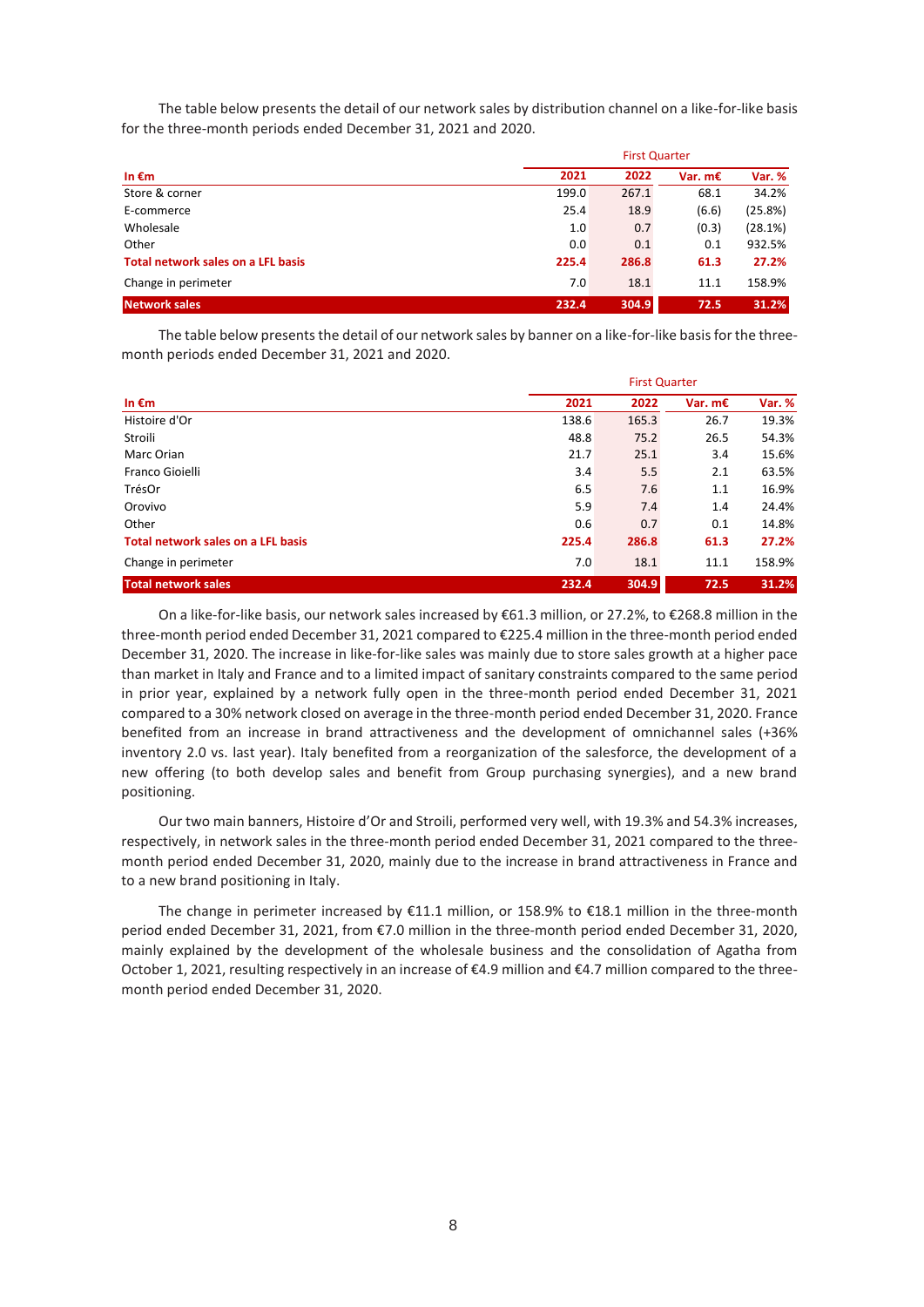#### *E-commerce sales by perimeter*

The table below presents the detail of our e-commerce sales by perimeter on a like-for-like basis for the three-month periods ended December 31, 2021 and 2020.

| In $\epsilon$ m         | <b>First Quarter</b> |      |           |         |
|-------------------------|----------------------|------|-----------|---------|
|                         | 2021                 | 2022 | Var. $mE$ | Var. %  |
| E-commerce sales France | 21.8                 | 16.3 | (5.5)     | (25.2%) |
| E-commerce sales Italy  | 3.1                  | 2.2  | (0.9)     | (29.3%) |
| E-commerce sales RoE    | 0.5                  | 0.4  | (0.2)     | (33.3%) |
| Total e-commerce sales  | 25.4                 | 18.9 | (6.6)     | (25.8%) |

E-commerce sales amounted to €18.9 million in the three-month period ended December 31, 2021, an limited decrease of €6.6 million, or 25.8%, from €25.4 million in the three-month period ended December 31, 2020, in a tough market environment (-27% market turnover variation in France compared to the same period in prior year).

#### *Monthly network sales*

The table below presents our network sales monthly for the three-month period ended December 31, 2021 (unaudited) and the fiscal years ended September 30, 2021, 2020 and 2019 (audited).

|                      | Audited | Audited | Audited | Unaudited |
|----------------------|---------|---------|---------|-----------|
| In $\epsilon$ m      | 2019    | 2020    | 2021    | 2021      |
| October              | 43.4    | 47.2    | 52.9    | 60.6      |
| November             | 48.7    | 55.1    | 26.1    | 69.6      |
| December             | 147.1   | 152.1   | 153.4   | 174.7     |
| January              | 45.2    | 49.5    | 46.0    |           |
| February             | 56.4    | 62.3    | 37.1    |           |
| March                | 44.6    | 17.8    | 22.9    |           |
| April                | 46.4    | 3.3     | 18.7    |           |
| May                  | 64.0    | 23.3    | 58.3    |           |
| June                 | 52.0    | 55.4    | 66.2    |           |
| July                 | 57.0    | 61.1    | 74.8    |           |
| August               | 49.8    | 56.0    | 60.2    |           |
| September            | 49.1    | 54.2    | 60.3    |           |
| <b>Network sales</b> | 703.8   | 637.3   | 676.9   | 304.9     |

The graph below presents the growth of our like-for-like network sales monthly for the twelve months ended December 31, 2021, as compared to the same months in the prior year.



Excluding the months affected by lockdown periods (January to mid-May 2021), our network sales showed strong growth across geographies over the twelve months ended December 31, 2021. At the Group level, in the three-month period ended December 31, 2021, network sales on a like-for-like basis increased by €61.3 million, or 27.2%, compared to the three-month period ended December 31, 2020, mainly due to a due to store sales growth at a higher pace than market.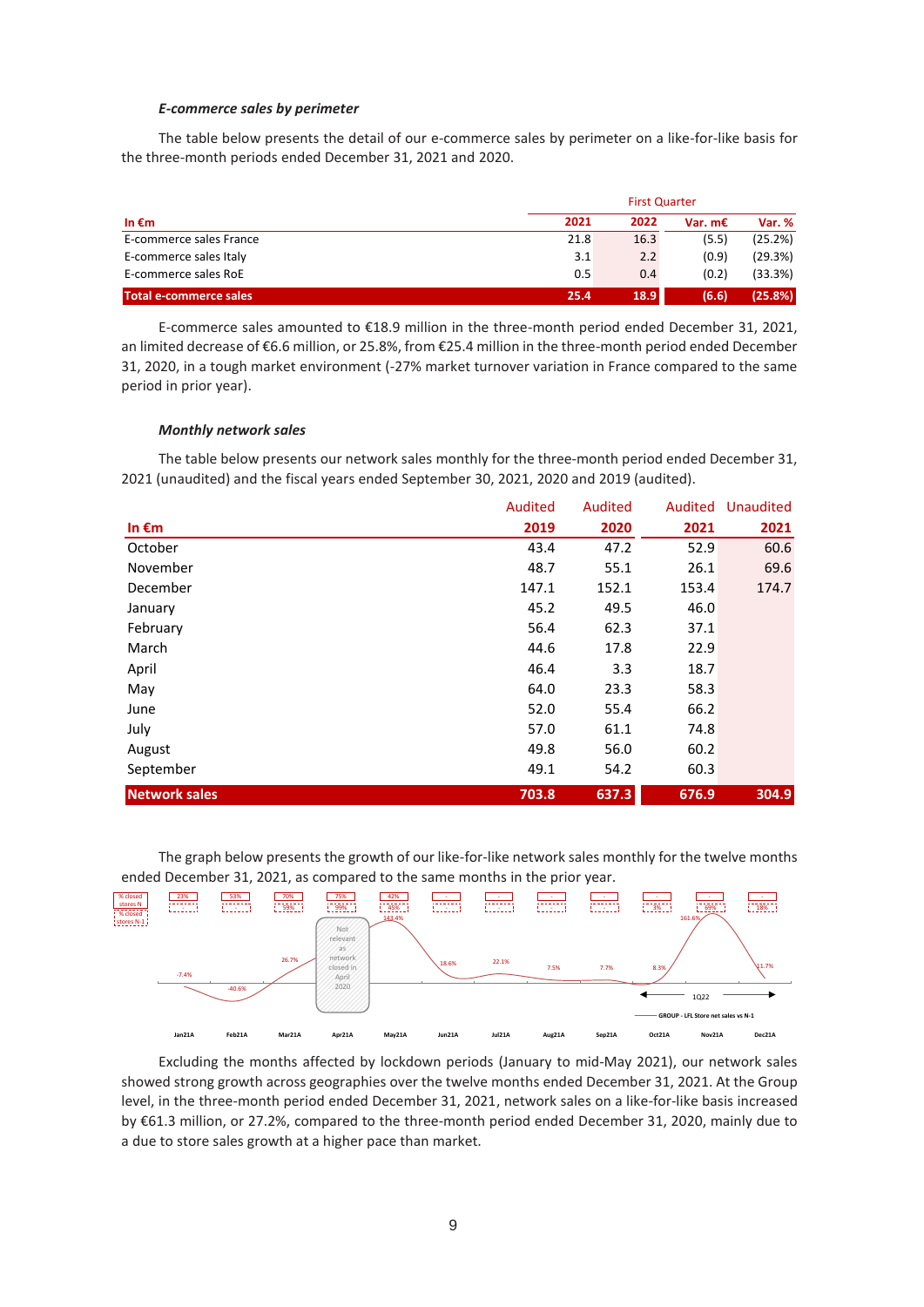**France** 



*"Market" refers to the French Jewelry and Watches Market. Source: Francéclat.* 

In the three-month period ended December 31, 2021, France is outperforming the market (for November 2021, we have not been provided with market figures). France benefited from an increase in brand attractiveness and the development of omnichannel sales (+36% inventory 2.0 vs. prior year). The very strong increase in November 2021 network sales compared to November 2020 was explained by the almost full lockdown in prior year (all stores reopened on November 28, 2020).

**Italy**





Italy performed much better than market during the three-month period ended December 31, 2021. Italy benefited from a reorganization of the salesforce, the development of a new offering (to both develop sales and benefit from Group purchasing synergies), and a new brand positioning.

#### **b) Other Operating Income**

Other Operating Income amounted to €1.8 million in the three-month period ended December 31, 2021, an decrease of €1.1 million, or 38.2%, from €2.8 million in the three-month period ended December 31, 2020.

### **c) Cost of goods sold**

The table below presents the detail of our cost of goods sold for the three-month periods ended December 31, 2021 and 2020.

| In $\epsilon$ m                        | <b>First Quarter</b> |         |           |          |
|----------------------------------------|----------------------|---------|-----------|----------|
|                                        | 2021                 | 2022    | Var. $mE$ | Var. %   |
| Purchase of finished goods             | (81.5)               | (87.5)  | (5.9)     | 7.3%     |
| Change in inventories - finished goods | 18.3                 | 2.8     | (15.5)    | (84.7%)  |
| <b>COGS - Finished Goods</b>           | (63.2)               | (84.7)  | (21.5)    | 34.0%    |
| Purchase of raw materials              | (13.2)               | (13.7)  | (0.5)     | 4.0%     |
| Change in inventories - raw materials  | 3.1                  | (7.3)   | (10.4)    | (336.9%) |
| <b>COGS - Raw materials</b>            | (10.1)               | (21.0)  | (10.9)    | 107.5%   |
| Cost of goods sold                     | (73.3)               | (105.7) | (32.4)    | 44.1%    |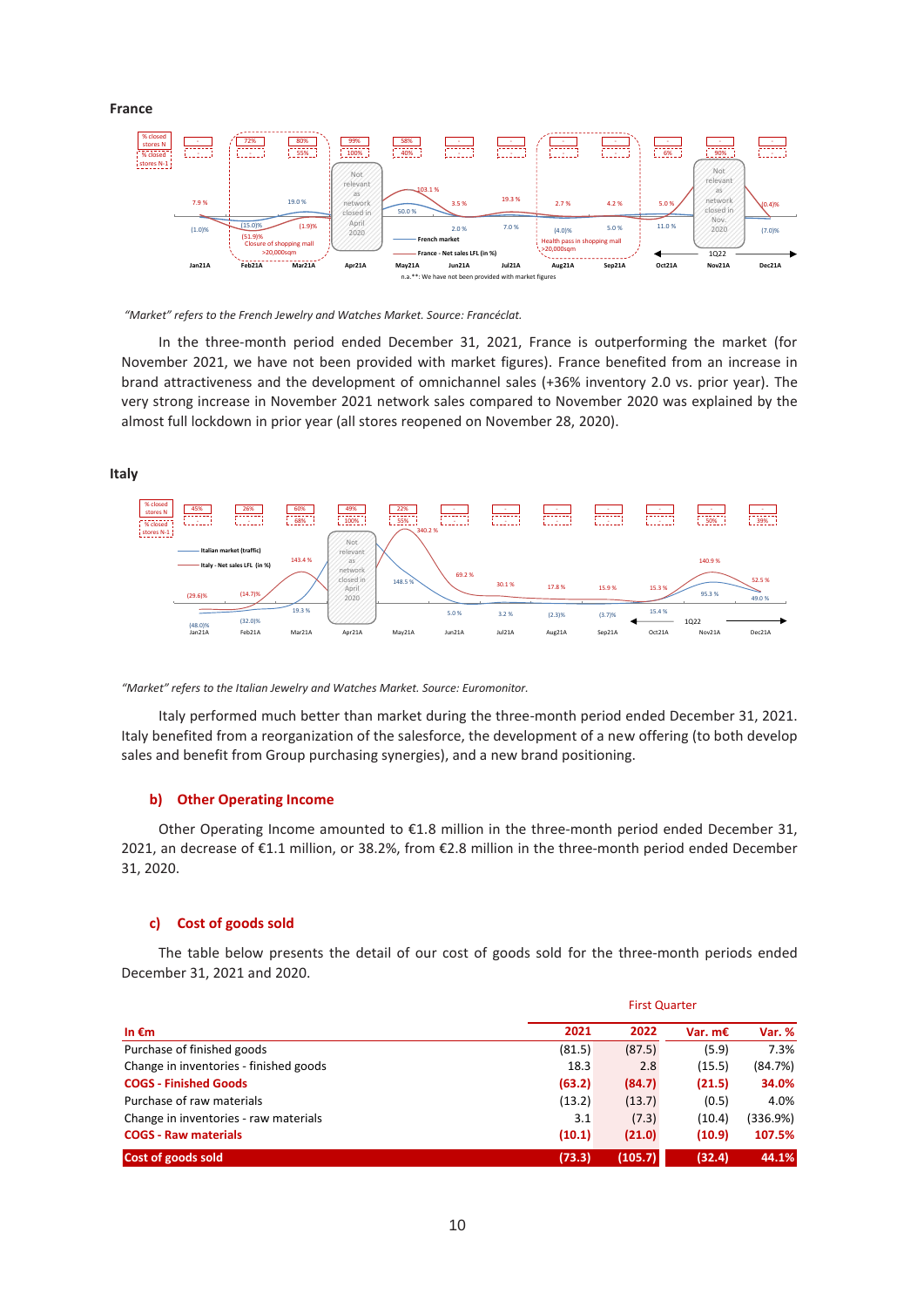In the three-month period ended December 31, 2021, cost of goods sold totaled €105.7 million, an increase of €32.4 million, or 44.1%, from €73.3 million in the three-month period ended December 31, 2020, mainly impacting France ( $\epsilon$ 17.5 million increase) and Italy ( $\epsilon$ 11.1 million increase) and resulting from the strong performance of sales during the three-month period ended December 31, 2021 as compared to the three-month period ended December 31, 2020, as well as from the change in gold inventories for €10.4 million.

#### **d) Gross margin**

The table below presents the detail of gross margin in value and as a percentage of network sales for the three-month periods ended December 31, 2021 and 2020.

| In $\epsilon$ m                               | <b>First Quarter</b> |         |                  |         |
|-----------------------------------------------|----------------------|---------|------------------|---------|
|                                               | 2021                 | 2022    | Var. $m\epsilon$ | Var. %  |
| Network sales                                 | 232.4                | 304.9   | 72.5             | 31.2%   |
| Sales of precious metals                      | 6.5                  | 14.6    | 8.1              | 124.9%  |
| Invoicing to suppliers                        | 0.4                  | 0.5     | 0.1              | 24.5%   |
| Purchasing & logistics services - reinvoicing | 0.1                  | 0.1     | 0.0              | 0.0%    |
| Other - reinvoicing                           | 0.2                  | 0.1     | (0.0)            | (21.6%) |
| <b>Total Sales</b>                            | 239.6                | 320.2   | 80.6             | 33.6%   |
| Cost of goods sold                            | (73.3)               | (105.7) | (32.4)           | 44.1%   |
| <b>Costs reinvoiced</b>                       | (0.3)                | (0.2)   | 0.0              | (13.5%) |
| <b>Gross Margin</b>                           | 166.0                | 214.3   | 48.3             | 29.1%   |
| As a % of network sales                       | 71.4%                | 70.3%   |                  | (113.7) |

In the three-month period ended December 31, 2021, gross margin totaled €214.3 million, an increase of €48.3 million, or 29.1%, from €166.0 million in the three-month period ended December 31, 2020. The decrease in gross margin contribution as a percentage of network sales of 113.7 basis point, from 71.4% in the three-month period ended December 31, 2020 to 70.3% in the three-month period ended December 31, 2021, was mainly explained by the increase in gold fixing as well as other metals (silver, rhodium) compared to the prior year, which had been anticipated by management and also by the dilutive effect of B to B activities (wholesale and affiliated partners) particularly as the wholesale activity is growing and has structurally lower margin than our B to C activity (stores and ecommerce).

The bridge below set forth the change in gross margin as a percentage of total sales between the threemonth periods ended December 31, 2021 and 2020.

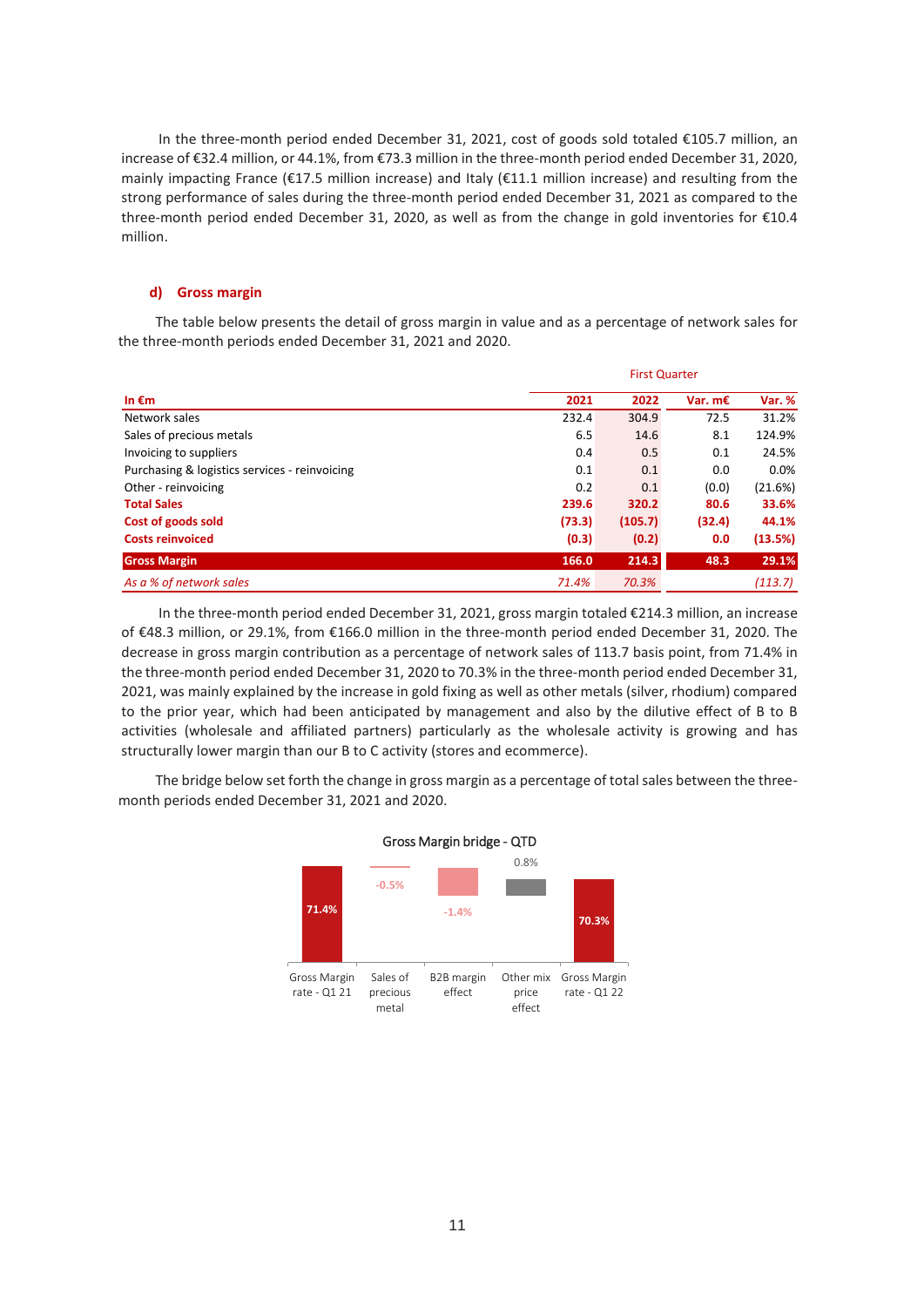#### *Gross margin by perimeter*

The tables below present the detail of gross margin in value and as a percentage of network sales by perimeter on a like-for-like basis for the three-month periods ended December 31, 2021 and 2020.

*Gross margin in value*

|                                    |       | <b>First Quarter</b> |           |        |  |
|------------------------------------|-------|----------------------|-----------|--------|--|
| In $\epsilon$ m                    | 2021  | 2022                 | Var. $mE$ | Var. % |  |
| <b>Gross Margin France</b>         | 115.1 | 134.1                | 18.9      | 16.4%  |  |
| <b>Gross Margin Italy</b>          | 38.9  | 59.1                 | 20.3      | 52.1%  |  |
| <b>Gross Margin RoE</b>            | 8.0   | 10.8                 | 2.7       | 34.0%  |  |
| <b>Gross Margin on a LFL basis</b> | 162.0 | 204.0                | 41.9      | 25.9%  |  |
| Change in perimeter                | 3.9   | 10.0                 | 6.2       | 158.0% |  |
| Other income & expenses            | 0.1   | 0.3                  | 0.2       | 230.6% |  |
| <b>Gross Margin</b>                | 166.0 | 214.3                | 48.3      | 29.1%  |  |

#### *Gross margin as a percentage*

| In $\epsilon$ m                    |       |       | <b>First Quarter</b> |
|------------------------------------|-------|-------|----------------------|
|                                    | 2021  | 2022  | Var in bp            |
| <b>Gross Margin France</b>         | 72.0% | 71.3% | (72.0)               |
| <b>Gross Margin Italy</b>          | 72.2% | 70.9% | (131.8)              |
| <b>Gross Margin RoE</b>            | 68.4% | 70.2% | 186.2                |
| <b>Gross Margin on a LFL basis</b> | 71.9% | 71.1% | (75.4)               |
| Change in perimeter                | 55.6% | 55.4% | (18.8)               |
| <b>Gross Margin</b>                | 71.4% | 70.3% | (113.7)              |

In the three-month period ended December 31, 2021, gross margin on a like-for-like basis totaled €204.0 million, an increase of €41.9 million, or 25.9%, from €162.0 million in the three-month period ended December 31, 2020. Our gross margin as a percentage of network sales on a like-for-like basis was 71.1% in the three-month period ended December 31, 2021, a decrease of 75.4 basis points from 71.9% in the threemonth period ended December 31, 2020. This was mainly due to an increase in the price of gold as well as other metals (silver, rhodium) compared to the prior year, which had been anticipated by management.

#### **e) Network contribution**

The table below presents the detail of our network contribution for the three-month periods ended December 31, 2021 and 2020.

|                                   |          | <b>First Quarter</b> |           |        |  |  |
|-----------------------------------|----------|----------------------|-----------|--------|--|--|
| In $\epsilon$ m                   | 2021     | 2022                 | Var. $mE$ | Var. % |  |  |
| <b>Gross Margin</b>               | 166.0    | 214.3                | 48.3      | 29.1%  |  |  |
| Personnel expenses - network      | (35.7)   | (48.7)               | (13.0)    | 36.4%  |  |  |
| Rent & charges - network          | (17.5)   | (20.8)               | (3.3)     | 18.9%  |  |  |
| Marketing costs - network         | (6.3)    | (6.1)                | 0.2       | (2.6%) |  |  |
| Taxes - network                   | (1.6)    | (1.8)                | (0.2)     | 10.2%  |  |  |
| Overheads - network               | (6.7)    | (8.3)                | (1.6)     | 23.2%  |  |  |
| <b>Total network direct costs</b> | (67.8)   | (85.7)               | (17.9)    | 26.3%  |  |  |
| As a % of network sales           | $-29.2%$ | $-28.1%$             |           | 107.9  |  |  |
| <b>Network contribution</b>       | 98.2     | 128.6                | 30.4      | 31.0%  |  |  |
| As a % of network sales           | 42.2%    | 42.2%                |           | (5.8)  |  |  |

In the three-month period ended December 31, 2021, network contribution totaled €128.6 million, an increase of €30.4 million, or 31.0%, from €98.2 million in the three-month period ended December 31, 2020. Over the period, the network contribution as a percentage of net sales remained stable at 42.2% similar to the same period prior year. The increase in absolute value is mainly explained by the strong performance of stores compared to the same period prior year and to the significant cost reduction (furlough schemes, rent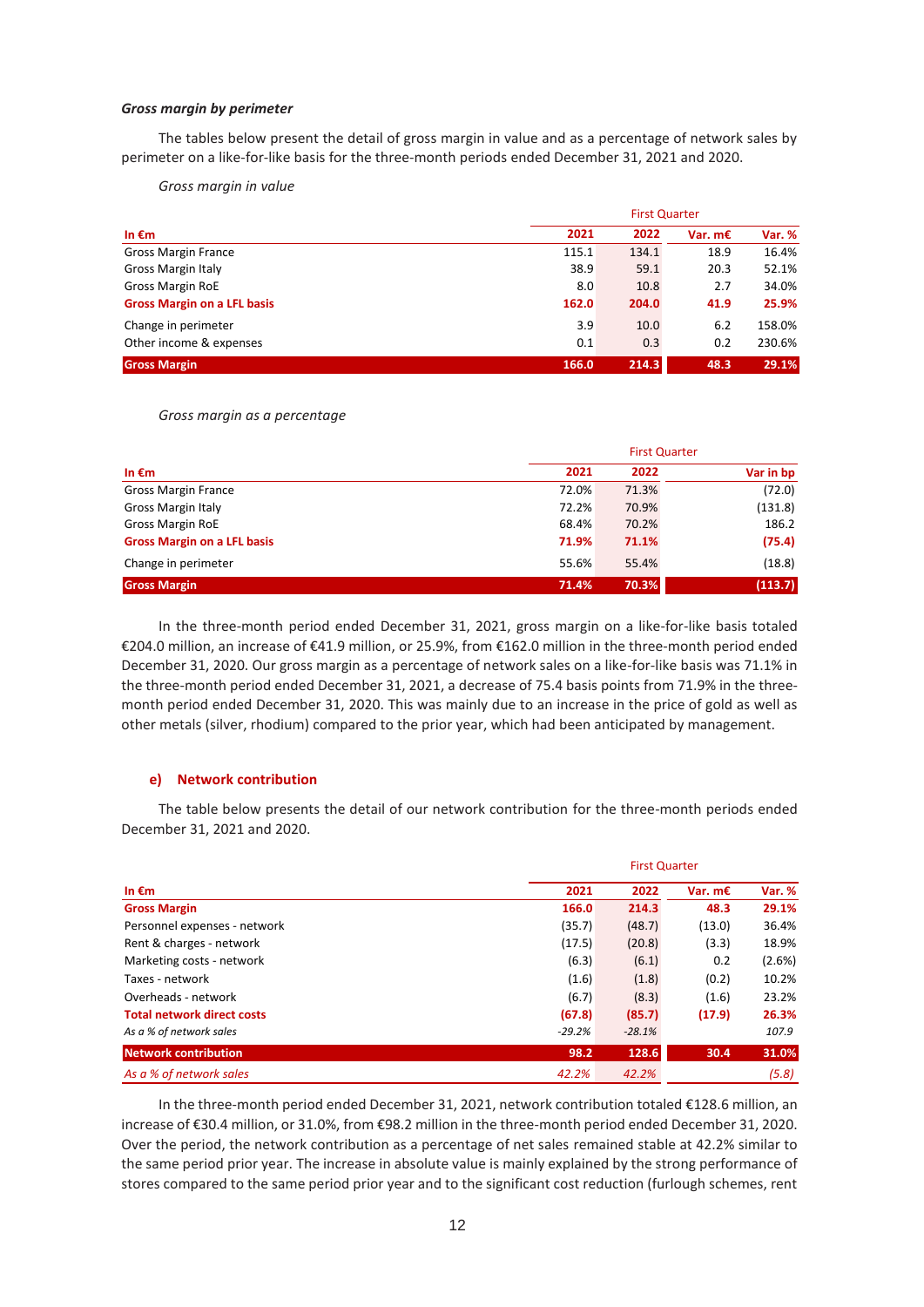abatements negotiations…) in the three-month period ended December 31, 2020 due to the impact of COVID-19 pandemic restrictions.

The table below presents the bridge between network contribution and Reported EBITDA for the three-month periods ended December 31, 2021 and 2020.

|                               |        | <b>First Quarter</b> |         |          |  |
|-------------------------------|--------|----------------------|---------|----------|--|
| In $\epsilon$ m               | 2021   | 2022                 | Var. m€ | Var. %   |  |
| <b>Network Contribution</b>   | 98.2   | 128.6                | 30.4    | 31.0%    |  |
| Indirect Costs                | (22.1) | (26.8)               | (4.7)   | 21.1%    |  |
| Contribution of closed stores | 0.0    | (0.1)                | (0.1)   | (563.5%) |  |
| <b>Reported EBITDA</b>        | 76.1   | 101.8                | 25.6    | 33.7%    |  |

#### **f) Reported EBITDA to Operating Income**

The table below presents the bridge from Reported EBITDA to operating income for the three-month period ended December 31, 2021 and 2020.

|                                              | <b>First Quarter</b> |       |                  |             |  |
|----------------------------------------------|----------------------|-------|------------------|-------------|--|
| In $\epsilon$ m                              | 2021                 | 2022  | Var. $m\epsilon$ | Var. %      |  |
| <b>Reported EBITDA</b>                       | 76.1                 | 101.8 | 25.6             | 33.7%       |  |
| Depreciation, amortisation & provisions, net | (11.2)               | (5.1) | 6.2              | (54.9)%     |  |
| Business tax (CVAE)                          | (0.8)                | (1.0) | (0.2)            | 19.5 %      |  |
| Contribution of closed stores                | (0.0)                | 0.1   | 0.1              | $(563.5)\%$ |  |
| <b>Operating Income</b>                      | 64.1                 | 95.9  | 31.8             | 49.6 %      |  |

### *Monthly Reported EBITDA*

The table below presents our Reported EBITDA monthly for the three-month period ended December 31, 2021 (unaudited) and the fiscal years ended September 30, 2021, 2020 and 2019 (audited).

|                              | Audited | Audited | Audited | <b>Unaudited</b> |
|------------------------------|---------|---------|---------|------------------|
| In $\epsilon$ m              | 2019    | 2020    | 2021    | 2022             |
| October                      | 0.8     | 1.9     | 8.3     | 9.1              |
| November                     | 3.7     | 7.0     | (1.6)   | 13.7             |
| December                     | 64.7    | 66.8    | 69.5    | 79.1             |
| January                      | 1.4     | 2.7     | 2.0     |                  |
| February                     | 8.6     | 10.1    | 2.3     |                  |
| March                        | 3.0     | (5.3)   | (3.1)   |                  |
| April                        | 4.6     | (8.6)   | (3.3)   |                  |
| May                          | 14.1    | 0.8     | 12.8    |                  |
| June                         | 7.8     | 11.6    | 15.1    |                  |
| July                         | 9.4     | 13.0    | 19.4    |                  |
| August                       | 6.6     | 9.7     | 12.2    |                  |
| September                    | 5.3     | 10.1    | 10.1    |                  |
| Adjustment for closed stores | 2.1     | 0.7     | 0.1     | (0.1)            |
| <b>Reported EBITDA</b>       | 132.1   | 120.6   | 143.9   | 101.8            |

Reported EBITDA (excluding closed stores adjustment) totaled €101.9 million in the three-month period ended December 31, 2021, an increase of €25.7 million, or 33.7% from €76.2 million in the threemonth period ended December 31, 2020, as the Group benefited from the strong performance of stores and from a limited impact of restrictions relating to the COVID-19 pandemic compared to the three-month period ended December 31, 2020 (30% of store network was closed). The strong performance of stores is mainly due to the increase in brand attractiveness and the development of omnichannel sales in France and to the reorganization of the salesforce, the development of a new offering (to both develop sales and benefit from Group purchasing synergies), and a new brand positioning in Italy.

This very good performance was also made possible due to a continuous focus on profitability which allowed the Group to reach a 33.4% EBITDA rate as a percentage of Total Sales in Q1 2022.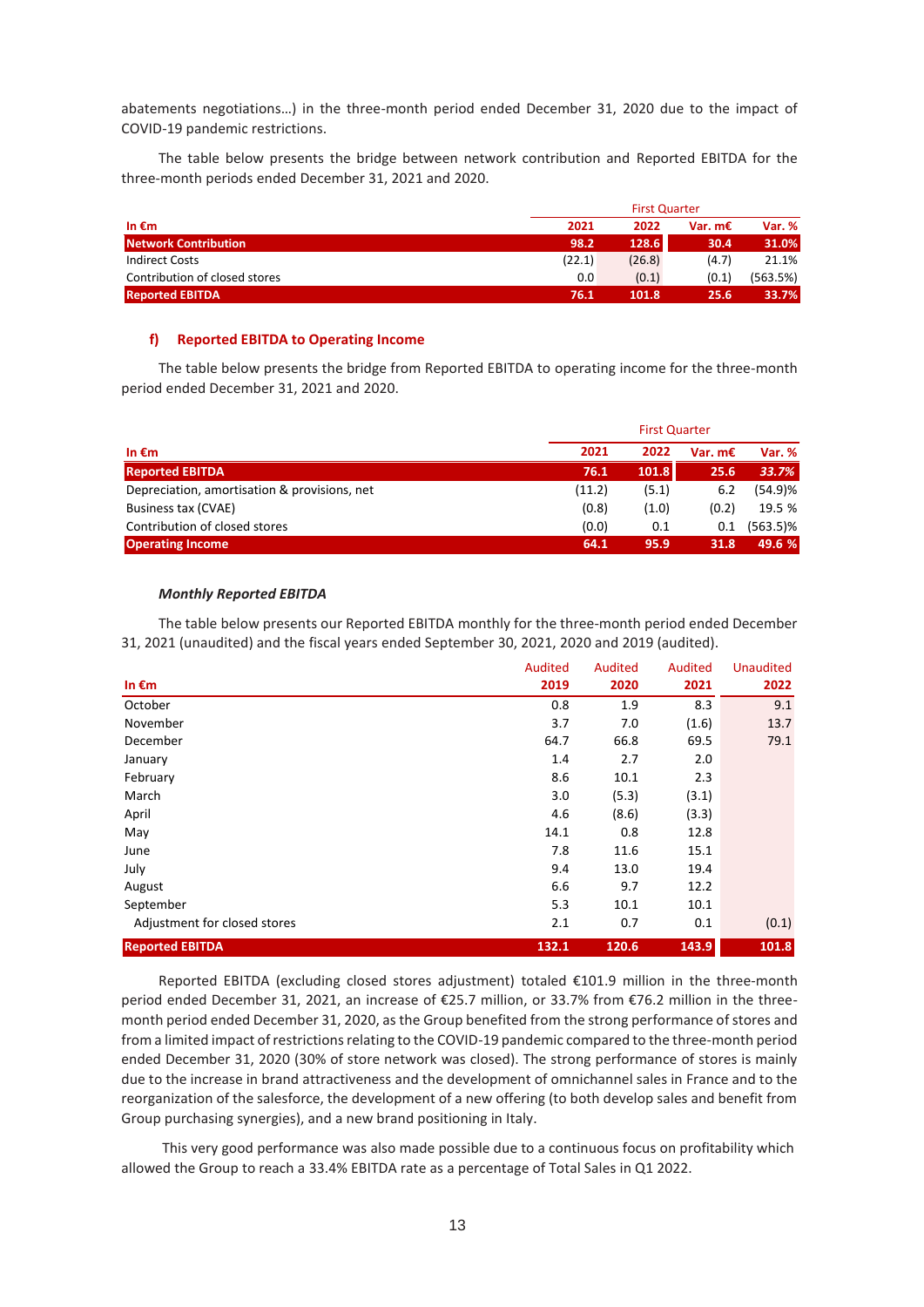#### **g) Personnel expenses**

In the three-month period ended December 31, 2021, personnel expenses totaled €63.1 million, an increase of €15.2 million, or 31.8% from €47.9 million in the three-month period ended December 31, 2020, mainly due to (i) the strong performance of stores compared to prior year, (ii) to the recourse, in the threemonth period ended December 31, 2020 to various furlough schemes in the countries in which the Group operates, with furlough payments amounting to an aggregate of €3.0 million (none this year), (iii) to the optimization, prior year, of staffing in stores (recruitment freeze and a decision not to renew short-term contracts) which doesn't apply anymore in the three-month period ended December 31, 2021 and (iv) to the increase, in the three-month period ended December 2021, of variable bonuses based on sales targets, which were much higher this year compared to the same period prior year due to the increase in sales.

#### **h) Direct and indirect operating expenses**

In the three-month period ended December 31, 2021, direct and indirect expenses totaled €49.7 million, an increase of €6.0 million, or 13.6%, from €43.7 million in the three-month period ended December 31, 2020. This increase in direct and indirect operating expenses was mainly attributable to (i) a €3.0 million increase in rent explained by contractual negotiations with our landlords, in the three-month period ended December 31, 2020, resulting in a strong reduction in rent and to (iii) a €3.0 million increase in various direct and indirect costs in relation with the strong performance of stores compared to the same period in prior year. The increase in other direct and indirect operating expenses is however relatively limited compared to the increase in sales, mainly due to the continuous focus of the Group on cost control to ensure a high profitability.

#### **i) Taxes and duties**

Taxes and duties totaled €2.6 million in the three-month period ended December 31, 2021, an increase of €0.4 million, or 16.6%, from €2.2 million in the three-month period ended December 31, 2020.

Our taxes and duties mainly include the CVAE (€1.0 million in the three-month period ended December 31, 2021), a tax on commercial premises (*Cotisation foncière des entreprises* (CFE)), payroll-related taxes and a levy on French companies to fund social security (*Contribution sociale de solidarité* (CSS)). The main driver of the increase in taxes and duties in this period was the increase in CVAE, which was in turn a result of a higher added value in the three-month period ended December 31, 2021, compared to the same period in prior year.

#### **j) Change in depreciation, amortization and provisions net of provision reversals**

Change in depreciation, amortization and provisions net of provision reversals totaled a provision of €5.1 million in the three-month period ended December 31, 2021, a decrease in provision of €6.2 million, or 54.9% from a net provision of €11.2 million in the three-month period ended December 31, 2020. During the three-month period ended December 31, 2021, change in depreciation, amortization and provisions net of provision reversals were mainly composed of: (i) €6.5 million in amortization and provision of fixed assets, (ii) a €1.1 million reversal of provision for inventories mainly due to the high level of sales during the threemonth period ended December 31, 2021 and (iii) a €0.4 million reversal of provision for risk and charges mainly due to closed negotiations with landlords in France and Italy during the period. The decrease compared to the three-month period ended December 31, 2020 was due to (i) €5.1 million net variation of inventory provision due to the conservative view on the risks related to products not sold during the holidays season taken in the three-month period ended December 31, 2020 and to (ii) €1.1 million of other change in depreciation, amortization and provisions.

The COVID-19 pandemic has not resulted in any unusual goodwill or other intangible assets impairment.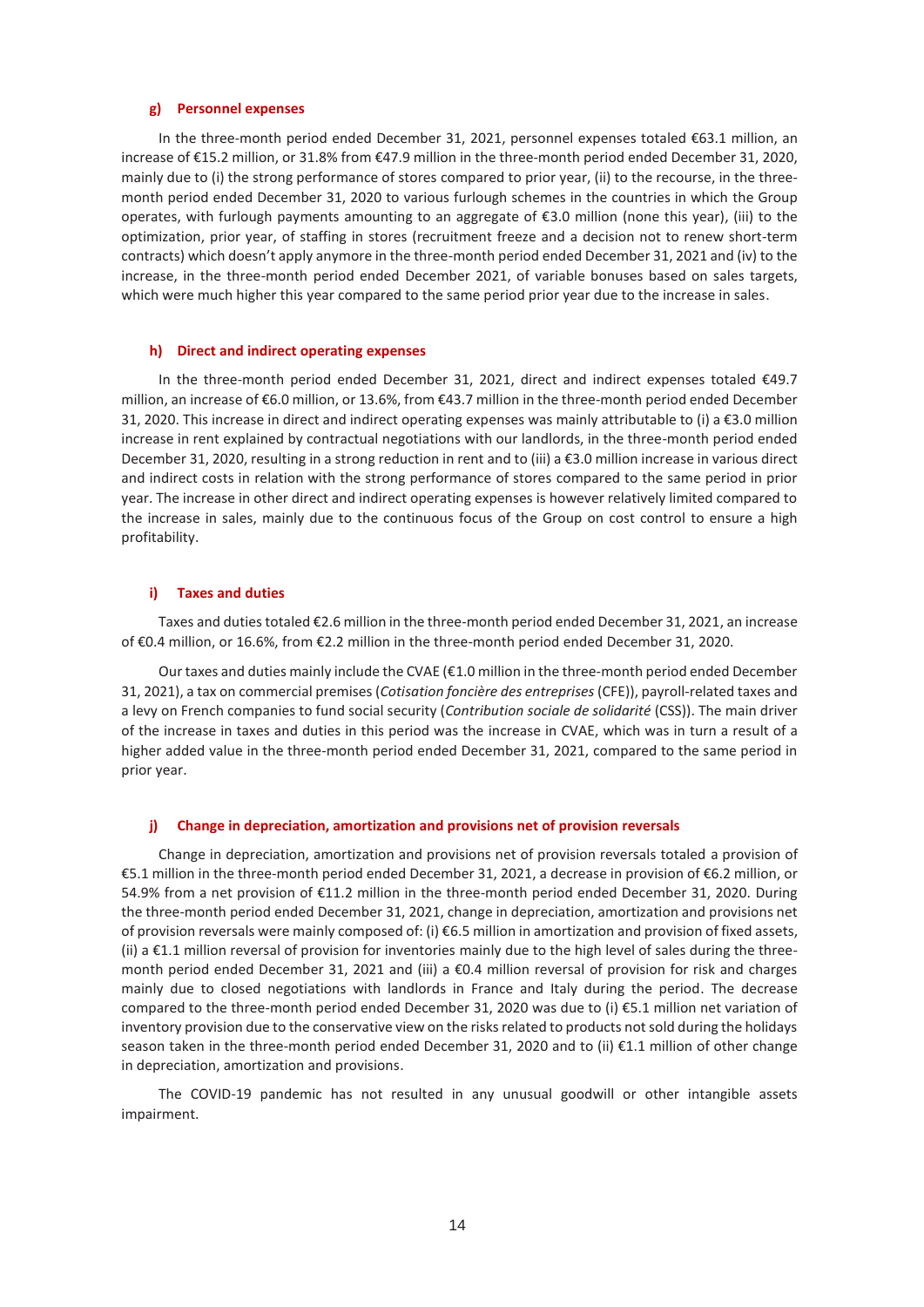#### **k) Financial income (expense)**

In the three-month period ended December 31, 2021, financial expense totaled €7.5 million, a decrease of €5.4 million, or 41.6%, from €12.9 million in the three-month period ended December 31, 2020.

At the Thom Group level, intercompany loans with Goldstory are accounted for. Further information in respect of the interest on the new financing at the Goldstory level is provided further below in "Pro Forma Goldstory S.A.S.".

In the three-month period ended December 31, 2021, our financial expense mainly consisted of €7.0 million in interest related to the proceeds loans and intercompany loan with Goldstory entered into connection with the Senior Secured Notes.

The €5.4 million decrease in financial expense was mainly attributable to a decrease in interest payment obligations resulting from the repayment of €152.2 million of convertible bonds in the financial year ended September 30, 2020 and to the conversion, on February 26, 2021, of the remaining convertible bonds totaling €199.9 million into an intercompany loan with Goldstory, bearing interest at a rate of 5.93% per annum. The loan was further reduced by €175.0 million as a result of the capital increase on September 24, 2021 (for the same amount) and amounts to €24.9 million at the end of December 31, 2021.

#### **l) Non-recurring income and expenses**

The table below presents the detail of our non-recurring income and expenses for the three-month periods ended December 31, 2021 and 2020.

|                                           | <b>First Quarter</b> |                          |           |            |  |
|-------------------------------------------|----------------------|--------------------------|-----------|------------|--|
| In $\epsilon$ m                           | 2021                 | 2022                     | Var. $mE$ | Var. %     |  |
| Pre-opening costs                         | (0.4)                | (0.2)                    | 0.2       | $-50.7%$   |  |
| Fees in respect of ongoing M&A processes  | (2.1)                | ۰                        | 2.1       | $-100.0\%$ |  |
| Non-recurring indemnity                   | (1.1)                | $\overline{\phantom{a}}$ | 1.1       | $-100.0\%$ |  |
| WeTHOM plan                               |                      | (0.2)                    | (0.2)     | n.a.       |  |
| Other income and expense                  | (0.1)                | (0.2)                    | (0.1)     | 135.3%     |  |
| <b>Non-recurring loss from operations</b> | (3.7)                | (0.4)                    | 3.3       | $-88.8%$   |  |
| Income from disposal of leasehold rights  | 0.5                  | 0.0                      | (0.5)     | -98.9%     |  |
| NBV intangible asset disposals            | (4.5)                | (0.0)                    | 4.5       | $-99.9%$   |  |
| NBV tangible asset disposals              | (0.0)                | (0.8)                    | (0.8)     | 1970.8%    |  |
| Non-recurring loss from disposed assets   | (4.0)                | (1.0)                    | 3.0       | $-75.1%$   |  |
| Non-recurring income (expense)            | (7.7)                | (1.4)                    | 6.3       | $-81.7%$   |  |

Non-recurring expenses totaled €1.4 million in the three-month period ended December 31, 2021, a decrease of €6.3 million or 81.7%, compared to €7.7 million in the three-month period ended December 31, 2020. The decrease was mainly due to a (i) €4.5 million decrease in the net book value of intangible assets related to the disposal of goodwill, leasehold rights and facilities of closed stores, to (ii) a €2.1 million decrease related to fees in respect of ongoing M&A processes for projects ongoing in the three-month period ended December 31, 2020 compared to none in the three-month period ended December 31, 2021 and to (iii) a €1.1 million decrease in non-recurring indemnity.

#### **m) Income tax**

Income tax includes current and deferred income taxes. Income tax expense totaled €24.6 million in the three-month period ended December 31, 2021, an increase of €11.6 million, or 89.9%, from €12.9 million in the three-month period ended December 31, 2020. The increase was due to the strong operating performance of the Group benefitting from the embedded growth of stores in France and Italy and from the limited impact of COVID-19 pandemic related restrictions.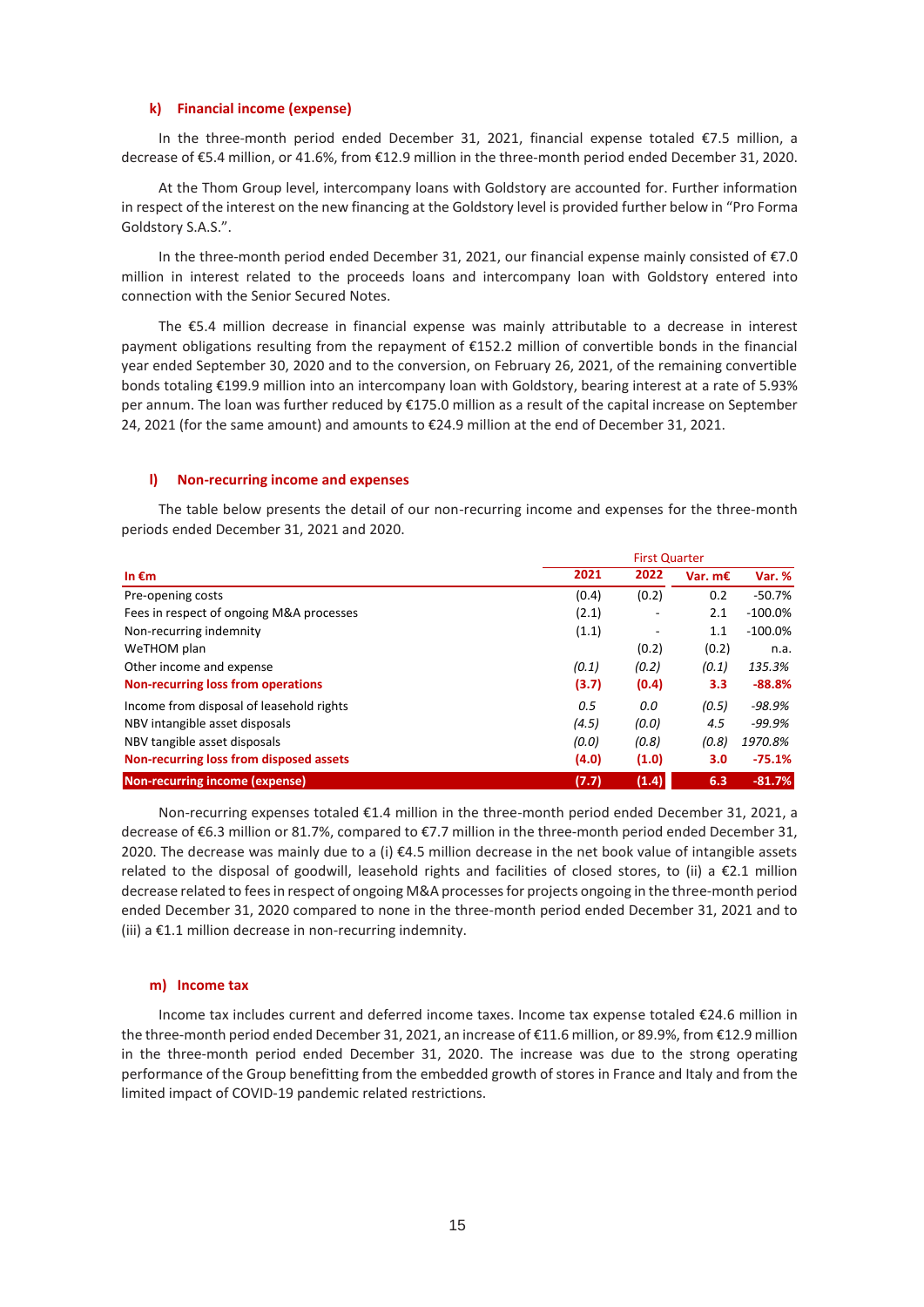# B. Liquidity and Capital Resources

### **a) Free cash flow**

Our free cash flow is seasonal, with a peak in December after the Christmas season once we have recorded payment for our products sold, and a low point in September to November reflecting inventory build-up ahead of the Christmas season. The main drivers of the seasonality of our free cash flows are Reported EBITDA, changes in working capital (mainly trade payables and, to a lesser extent, inventories) and capital expenditure, consisting of growth capital expenditure, maintenance, and refurbishment expenditures.

The following table summarizes our free cash flow for the three-month periods ended December 31, 2021 and 2020.

| In $\epsilon$ m                                                  | <b>First Quarter</b> |                |                 |             |  |
|------------------------------------------------------------------|----------------------|----------------|-----------------|-------------|--|
|                                                                  | 2021                 | 2022           | in m $\epsilon$ | in %        |  |
| <b>Reported EBITDA</b>                                           | 76.1                 | 101.8          | 25.6            | 33.7%       |  |
| Business tax (CVAE) & store closure expenses                     | (0.8)                | (0.8)          | (0.0)           | 2.5%        |  |
| Change in working capital (includ. employee profit sharing paid) | 63.4                 | 64.3           | 0.9             | 1.5%        |  |
| Income tax paid                                                  | (1.3)                | (6.3)          | (5.0)           | 393.4%      |  |
| Other non-recurring income (expenses)                            | (4.5)                | (0.7)          | 3.7             | $-83.6%$    |  |
| Net cash provided by operating activities                        | 132.9                | 158.2          | 25.3            | 19.0%       |  |
| Acquisition of tangible, intangible assets                       | (8.4)                | (7.1)          | 1.3             | $-15.7%$    |  |
| Disposal of tangible, intangible assets                          | 0.5                  | 0.0            | (0.5)           | $-98.9%$    |  |
| Change in working capital on fixed assets                        | (2.4)                | (1.8)          | 0.5             | $-22.3%$    |  |
| Net cash used in investing activities                            | (10.2)               | (8.9)          | 1.3             | $-12.9%$    |  |
| <b>Free Cash Flow</b>                                            | 122.7                | 149.3          | 26.6            | 21.7%       |  |
| As a % of Reported EBITDA                                        | 161.2%               | 146.7%         |                 | $(14.5)$ pp |  |
| Interest paid on Term Loan B and RCF                             | (6.8)                |                | 6.8             | $-100.0%$   |  |
| Interest paid on Proceeds and Intercompany loans                 |                      | (2.7)          | (2.7)           | n/a         |  |
| Goldstory current account                                        |                      |                |                 | n/a         |  |
| Other interest paid                                              | (0.0)                | (0.1)          | (0.1)           | 446.3%      |  |
| Other cash flows used in financing activities                    | (0.0)                | (0.4)          | (0.4)           | n/a         |  |
| Net cash used in financing activities                            | (6.8)                | (3.2)          | 3.6             | $-52.8%$    |  |
| <b>Gross Debt ("PGE")</b>                                        |                      | 2.3            | (2.3)           | n/a         |  |
| Net cash before change in debt, specific events and RCF          | 115.9                | 148.4          | 27.9            | 24.1%       |  |
| Revolving credit facilities, Net of Repayment                    |                      |                | ÷               | n/a         |  |
| Net cash before change in debt & specific events, after RCF      | 115.9                | 148.4          | 32.5            | 28.0%       |  |
| Change in Debt                                                   |                      |                | $\overline{a}$  | n/a         |  |
| Financing cost                                                   |                      |                |                 | n/a         |  |
| FY21 refinancing and change in shareholders                      |                      |                |                 | n/a         |  |
| Equity Injection                                                 | (0.0)                |                | 0.0             | $-100.0%$   |  |
| Agatha acquisition                                               |                      |                | $\overline{a}$  | n/a         |  |
| <b>Popsell Acquisition</b>                                       |                      | $\overline{a}$ |                 | n/a         |  |
| Venson Paris Acquisition                                         |                      | $\overline{a}$ |                 | n/a         |  |
| <b>Specific events</b>                                           | (0.0)                | ÷.             | 0.0             | n/a         |  |
| Net increase / (decrease) in cash and cash equivalents           | 115.9                | 148.4          | 32.5            | 28.0%       |  |
| Cash and cash equivalents at the beginning of the period         | 196.7                | 55.7           | (141.0)         | $-71.7%$    |  |
| Change in perimeter (Agatha)                                     |                      | 1.5            | 1.5             | n/a         |  |
| Cash and cash equivalents at the end of the period               | 312.6                | 205.6          | (107.0)         | $-34.2%$    |  |
| Change in cash                                                   | 115.9                | 148.4          | 32.5            | 28.0%       |  |

Free cash flow totaled €149.3 million in the three-month period ended December 31, 2021, an increase of €26.6 million, or 21.7%, from €122.7 million in the three-month period ended December 31, 2020. This increase was mainly due to the combination of:

• a €25.6 million increase in Reported EBITDA, resulting from the very good performance of stores in France and in Italy and from a limited impact of COVID-19 pandemic restrictions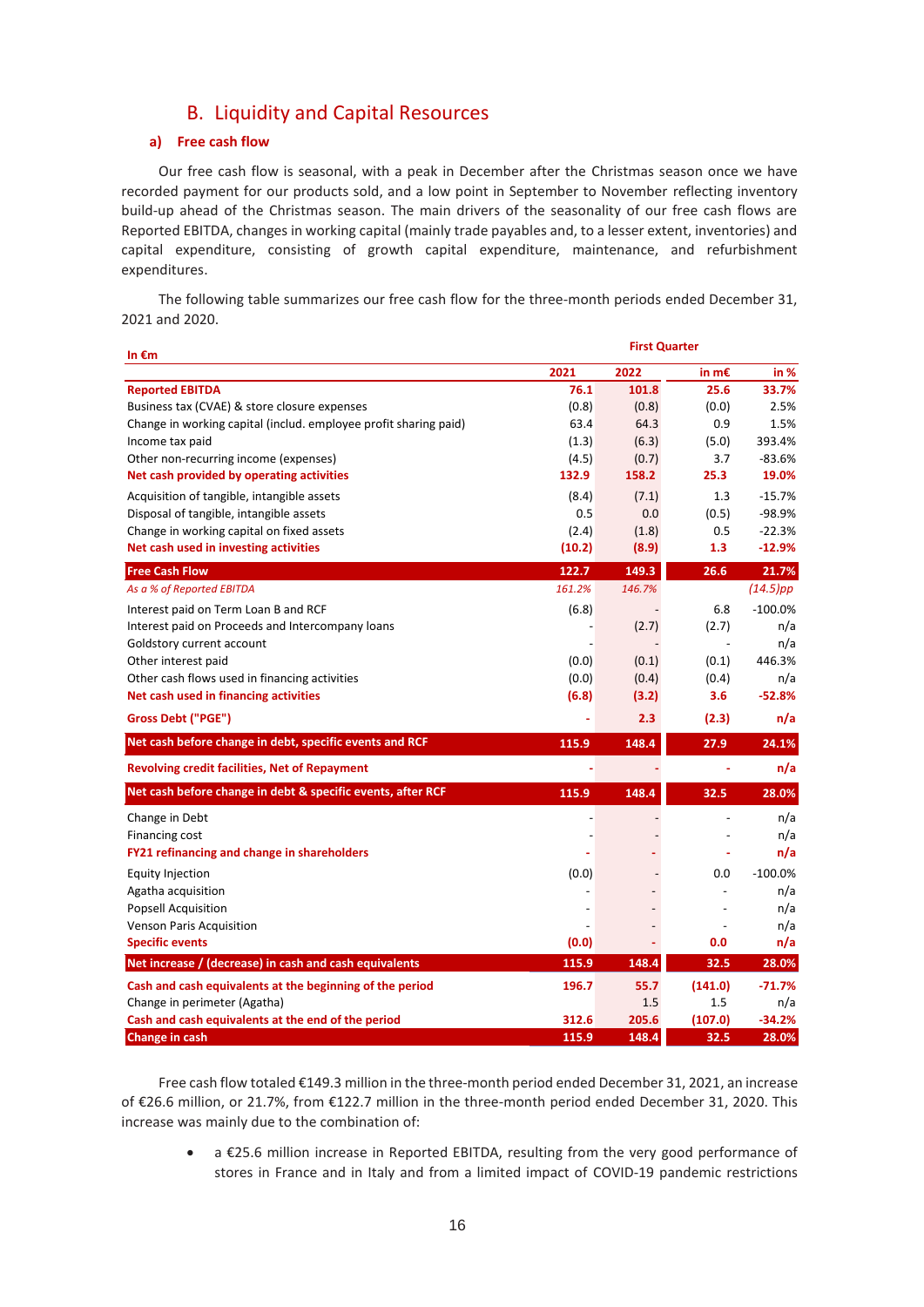compared to a strong impact in the three-month period ended December 31, 2020 with a store network closing rate of 30%;

- the fairly stable change in working capital, which slightly increased by €0.9 million in the three-month period ended December 31, 2021, compared to the three-month period ended December 31, 2020, mainly due to:
	- $\circ$  To operations for a net amount of  $\epsilon$ 2.0 million mainly due to two offsetting effects: lower change in both trade payables and inventory between September 30, 2021 and December 31, 2021, than between September 30, 2020 and December 31, 2020 due to non-normative position of both trade payables and inventory at September 30, 2020;
	- $\circ$  And to Items related to Covid-19 for a net amount of  $\epsilon$ 1.1 million due to the payment of postponed payments for €8.0m almost fully offset by the sale of gold inventory for €6.9m.
- the positive effect of the decrease in other non-recurring expenses mainly related to a  $E$ 2.1 million fees in respect of M&A processes and a €1.1 million non-recurring indemnity paid in the three-month period ended December 31, 2020 compared to none in the three-month period ended December 31, 2021;
- the positive effect of net cash used in investing activities, which remained fairly stable with a decrease limited to €1.3 million;
- these effects were partially offset by a €5.0 million increase in income tax payments resulting from €6.3 million in income tax paid in the three-month period ended December 31, 2021, compared to €1.3 million in income tax paid in the three-month period ended December 31, 2020.

Net cash used in financing activities totaled €3.2 million, a decrease of €3.6 million, or 58.2%, from €6.8 million in the three-month period ended December 31, 2020, mainly due to the change in debt structure since February 2021 resulting in a €4.1 million decrease in interest paid. Gross Debt for €2.3 million corresponds to the withdrawal of a State Guaranteed Loan ("PGE") granted to Agatha in the three-month period ended December 31, 2021.

Net cash flow before change in debt, specific events and RCF totalled €148.4 million for the threemonth period ended December 31, 2021, an increase of €32.5 million, or 28.0%, from €115.9 million in the three-month period ended December 31, 2020, showing strong cash generation after financing activities and before refinancing and specific events.

## **b) Capital expenditure**

Our total capital expenditures are mainly driven by the maintenance and refurbishment of our stores, as well as the opening of new stores. We benefit from low maintenance capital expenditure requirements, which give us flexibility to protect our free cash flow. We generally perform a full refurbishment of our stores once every 12 to 15 years.

The following table provides the detail of our capital expenditure for the three-month periods ended December 31, 2021 and 2020: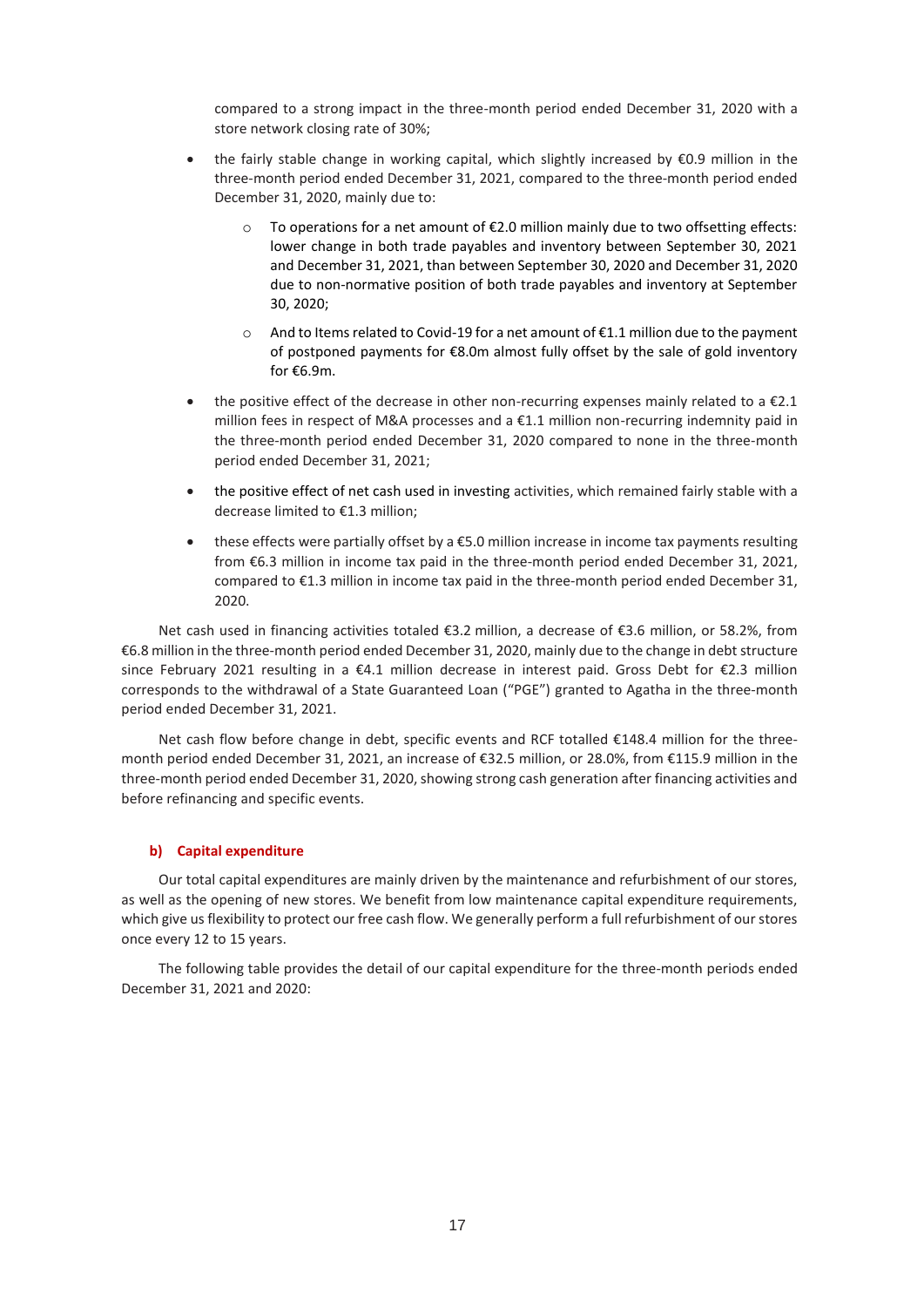|                                               | <b>First Quarter</b> |       |           |            |  |  |
|-----------------------------------------------|----------------------|-------|-----------|------------|--|--|
| In $\epsilon$ m                               | 2021                 | 2022  | Var. $mE$ | Var. %     |  |  |
| Maintenance Capital Expenditure               | (1.4)                | (1.9) | (0.5)     | 32.9 %     |  |  |
| Refurbishment Capital Expenditure             | (1.2)                | (1.2) | 0.0       | (2.3)%     |  |  |
| <b>Expansion Capital Expenditure</b>          | (1.0)                | (0.4) | 0.6       | $(62.3)\%$ |  |  |
| <b>Store Capital Expenditure</b>              | (3.6)                | (3.5) | 0.2       | (4.7)%     |  |  |
| Shine 2020 - IT Project Capital Expenditure   | (2.8)                | (1.6) | 1.2       | $(43.3)\%$ |  |  |
| Other Capital Expenditure                     | (2.0)                | (2.0) | (0.1)     | 2.7%       |  |  |
| <b>IT &amp; Corporate Capital Expenditure</b> | (4.7)                | (3.6) | 1.1       | $(24.1)\%$ |  |  |
| <b>Total Capital Expenditure</b>              | (8.4)                | (7.1) | 1.3       | $(15.7)\%$ |  |  |
| Disposal of fixed and intangible assets       | 0.5                  | 0.0   | (0.5)     | $(98.9)\%$ |  |  |
| Change in working capital on fixed assets     | (2.4)                | (1.8) | 0.5       | $(22.3)\%$ |  |  |
| <b>Net Cash Used in Investing Activities</b>  | (10.2)               | (8.9) | 1.3       | (12.9)%    |  |  |

Total capital expenditure was €8.9 million in the three-month period ended December 31, 2021, a decrease of €1.3 million or 12.9%, compared to €10.2 million in the same period prior year.

# C. Pro forma Goldstory SAS

On February 26, 2021, Altamir and certain of its affiliates, certain members of management and certain co-investors purchased, directly or indirectly, 100% of the issued and outstanding shares of Thom Group. For the acquisition, a bidco, Goldstory S.A.S., was created above Thom Group.

## **a) Pro forma Information**

This discussion and analysis include the consolidated financial information of the Company, Thom Group. However, the restrictive covenants included in the indenture for the Senior Secured Notes will apply to Goldstory S.A.S. and its restricted subsidiaries. Set forth below are the principal items reflected in the Goldstory S.A.S. financial statements, as at and for the period from October 1, 2021 through December 31, 2021, that are specific to the Issuer and do not apply to the Company:

- €620 million aggregate principal amount of Senior Secured Notes corresponding to:
	- €370 million aggregate principal amount of 5.375% senior secured notes due 2026
	- €250 million aggregate principal amount of floating rate notes due 2026 (with a margin of EURIBOR plus 550 basis points)
- €3.5 million interest on the Senior Secured Notes, which was paid during the three-month period ended December 31, 2021 and €7.8 million accrued on the Balance Sheet as of December 31, 2021
- €15.2 million in financing costs remaining as of December 31, 2021 and which will be amortized over the life of the Senior Secured Notes
- $£2.6$  million in cash and cash equivalents
- other operating expenses resulting in an impact of  $E(0.9)$  million on EBITDA
- €0.3 million of other non-recurring expenses specific to Goldstory
- €0.9 million of positive change in working capital specific to Goldstory
- €0.2 million of fees for non-utilization of our Revolving Credit Facility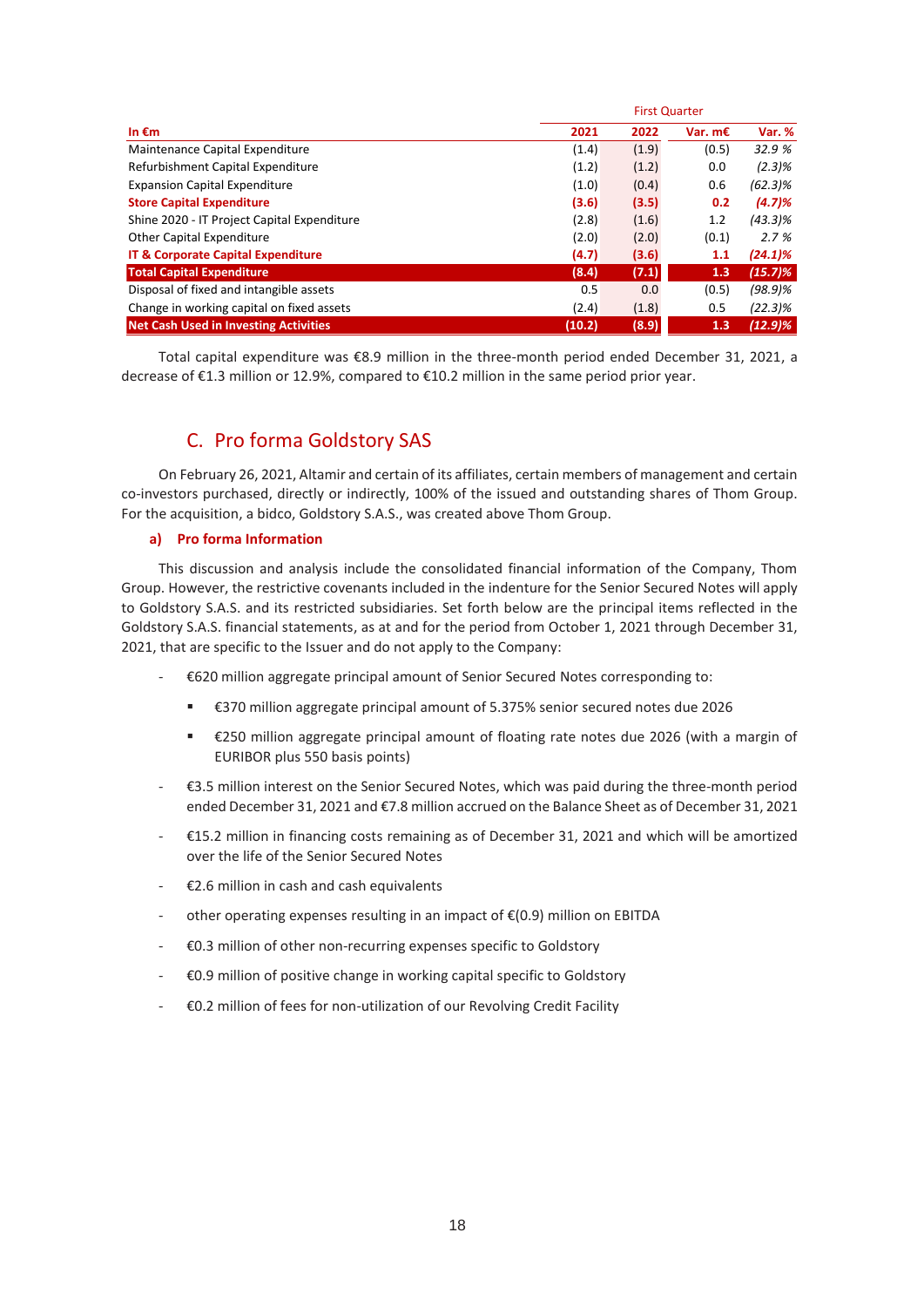### **b) Cash Flow – Bridge between Thom Group SAS and Goldstory SAS**

| In $\epsilon$ m                                                  | <b>THOM</b><br><b>GROUP</b> | <b>Operating</b><br><b>GS/EJ1/EJ2</b> |     | Interco loan SSN Impact | Non-used<br><b>RCF</b><br>interests | <b>GOLDSTORY</b><br><b>PROFORMA</b> |
|------------------------------------------------------------------|-----------------------------|---------------------------------------|-----|-------------------------|-------------------------------------|-------------------------------------|
|                                                                  | 2021.12                     |                                       |     |                         |                                     | 2021.12                             |
| <b>Reported EBITDA</b>                                           | 101.8                       | (0.9)                                 |     |                         |                                     | 100.8                               |
| Business tax (CVAE) & store closure expenses                     | (0.8)                       |                                       |     |                         |                                     | (0.8)                               |
| Change in working capital (includ. employee profit sharing paid) | 64.3                        | 0.9                                   |     |                         |                                     | 65.2                                |
| Income tax paid                                                  | (6.3)                       |                                       |     |                         |                                     | (6.3)                               |
| Other non-recurring income (expenses)                            | (0.7)                       | (0.3)                                 |     |                         |                                     | (1.0)                               |
| Net cash provided by operating activities                        | 158.2                       | (0.3)                                 |     |                         |                                     | 157.8                               |
| Acquisition of tangible, intangible assets                       | (7.1)                       | (0.0)                                 |     |                         |                                     | (7.1)                               |
| Disposal of tangible, intangible assets                          | 0.0                         |                                       |     |                         |                                     | 0.0                                 |
| Change in working capital on fixed assets                        | (1.8)                       |                                       |     |                         |                                     | (1.8)                               |
| Net cash used in investing activities                            | (8.9)                       | (0.0)                                 |     |                         |                                     | (8.9)                               |
| <b>Free Cash Flow</b>                                            | 149.3                       | (0.3)                                 |     |                         |                                     | 149.0                               |
| As a % of Reported EBITDA                                        | 146.7%                      |                                       |     |                         |                                     | 147.7%                              |
| Interest paid on Term Loan B and RCF                             |                             |                                       |     |                         | (0.2)                               | (0.2)                               |
| Interest paid on Proceeds and Intercompany loans                 | (2.7)                       |                                       | 2.7 |                         |                                     |                                     |
| Interest on SSN                                                  |                             |                                       |     | (3.5)                   |                                     | (3.5)                               |
| Goldstory current account                                        |                             |                                       |     |                         |                                     |                                     |
| Other interest paid                                              | (0.1)                       |                                       |     |                         |                                     | (0.1)                               |
| Other cash flows used in financing activities                    | (0.4)                       | (0.0)                                 |     |                         |                                     | (0.4)                               |
| Net cash used in financing activities                            | (3.2)                       | (0.0)                                 | 2.7 | (3.5)                   | (0.2)                               | (4.3)                               |
| Gross Debt ("PGE")                                               | 2.3                         |                                       |     |                         |                                     | 2.3                                 |
| Net cash before change in debt, specific events and RCF          | 148.4                       | (0.4)                                 | 2.7 | (3.5)                   | (0.2)                               | 147.0                               |
| <b>Revolving credit facilities, Net of Repayment</b>             |                             |                                       |     |                         |                                     |                                     |
| Net cash before change in debt & specific events, after RCF      | 148.4                       | (0.4)                                 | 2.7 | (3.5)                   | (0.2)                               | 147.0                               |
| FY21 refinancing and change in shareholders                      |                             |                                       |     |                         |                                     |                                     |
| <b>Specific events</b>                                           |                             |                                       |     |                         |                                     |                                     |
| Net increase / (decrease) in cash and cash equivalents           | 148.4                       | (0.4)                                 | 2.7 | (3.5)                   | (0.2)                               | 147.0                               |
| Cash and cash equivalents at the beginning of the period         | 55.7                        | 4.0                                   |     |                         |                                     | 59.7                                |
| Change in perimeter (Agatha)                                     | 1.5                         |                                       |     |                         |                                     | 1.5                                 |
| Cash and cash equivalents at the end of the period               | 205.6                       | 2.6                                   |     |                         |                                     | 208.2                               |
| Change in cash                                                   | 148.4                       | (1.4)                                 |     |                         |                                     | 147.0                               |

The €0.3 million difference in free cash flow between the Company and the Issuer was mainly due to non-recurring expenses.

### **c) Capitalization**

The following table presents the total capitalization as of December 31, 2021 on an actual basis and on a pro forma basis for the transactions described above.

|                                            |                   | <b>At December 31, 2021</b> |                  |  |  |
|--------------------------------------------|-------------------|-----------------------------|------------------|--|--|
|                                            | <b>THOM GROUP</b> |                             | <b>GOLDSTORY</b> |  |  |
| In $\epsilon$ m                            | <b>Actual</b>     | <b>Adjustments</b>          | Proforma         |  |  |
| <b>Cash and cash equivalents</b>           | 205.6             | 2.6                         | 208.2            |  |  |
| Proceed Loans (1)                          | (441.0)           | 441.0                       |                  |  |  |
| Intercompany Loan (2)                      | (24.9)            | 24.9                        |                  |  |  |
| Senior Secured Notes (3)                   |                   | (620.0)                     | (620.0)          |  |  |
| Other third-party financial debt           | (3.4)             | (0.0)                       | (3.4)            |  |  |
| Financial liabilities for long-term leases | (1.1)             | -                           | (1.1)            |  |  |
| Other loans                                | (2.3)             | (0.0)                       | (2.3)            |  |  |
| Revolving Credit Facility (4)              | (0.0)             | (0.1)                       | (0.1)            |  |  |
| <b>Total third-party financial debt</b>    | (469.3)           | (154.2)                     | (623.5)          |  |  |
| <b>Issuer's Equity (5)</b>                 | 433.6             | (73.7)                      | 359.9            |  |  |
| <b>Total capitalization</b>                | 169.9             | (225.3)                     | (55.4)           |  |  |

(1) represents the two proceed loans between the Issuer and Thom Group for the net proceeds of the issuance of the Fixed Rate Notes and the Floating Rate Notes<br>(2) represents the intercompany loan between the Issuer and Th

*(3) represents the aggregate principal amount of Senior Secured Notes released from escrow on the acquisition date (February 26, 2021) excluding any debt issuance costs*

(4) represents the €90 million New RCF, which will be available for 4.5 years and which was not drawn as of December 31, 2021<br>(5) represents the Share Capital and the Share Premium of the Company and the Issuer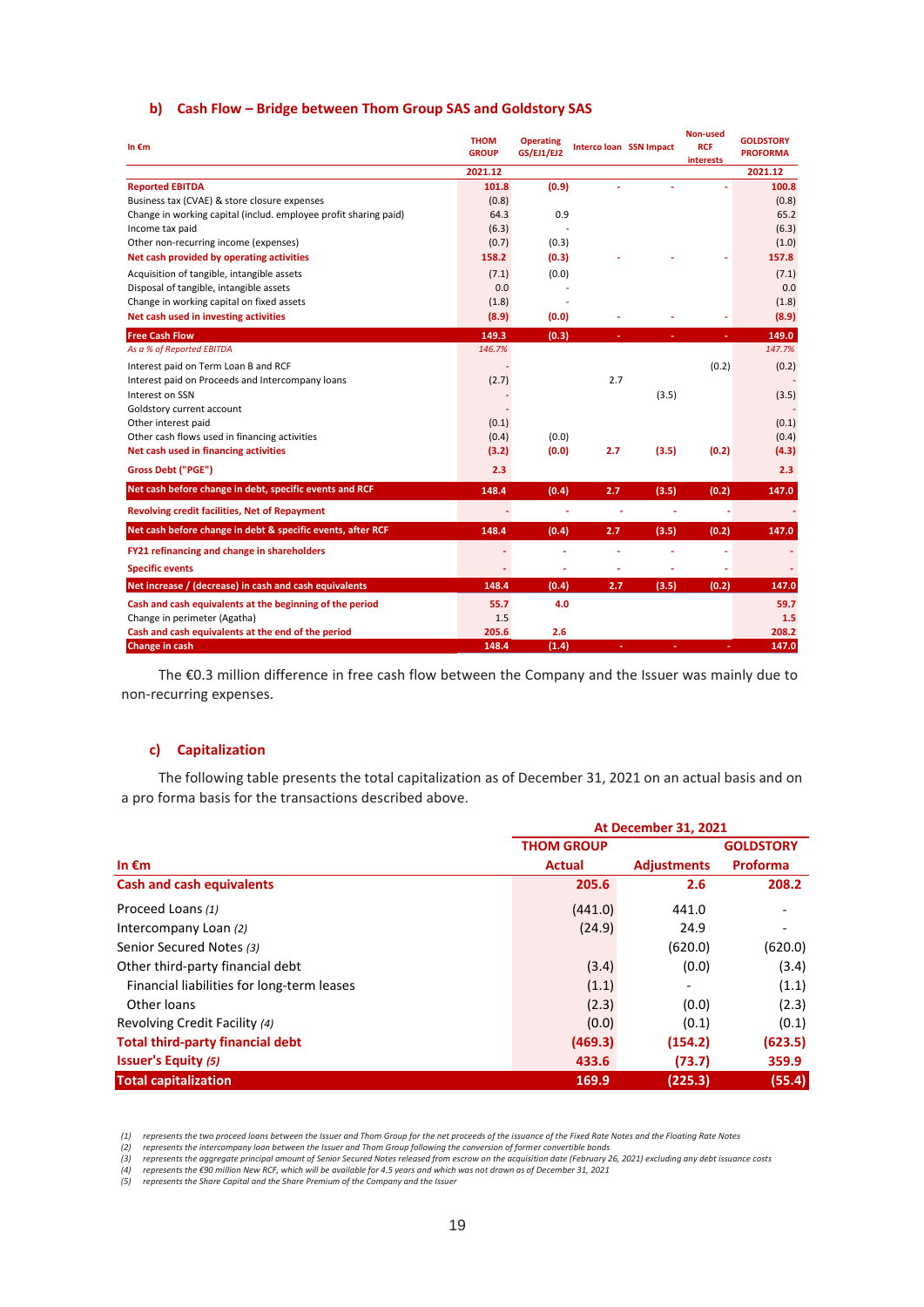# D. Off-Balance Sheet Arrangements

We are party to various customary off-balance sheet arrangements. As of December 31, 2021, they included:

- *Post-employment benefits* in France totaling €1.2 million.
- *Pledges listed below are granted for the benefit of the noteholders under the Senior Secured Notes and the banks under the New RCF agreement:*
	- *Pledge over shares in the Company held by the Issuer;*
	- *Pledge over the Issuer's material bank accounts;*
	- *Pledge over receivables above a specified threshold arising under certain intragroup loans (proceeds loan and cash pool) between the Issuer and any member of the Group;*
	- *Pledge over shares in THOM S.A.S. held by the Company;*
	- *Pledge over the Company's material bank accounts;*
	- *Pledge over receivables above a specified threshold arising under certain intragroup loans (proceeds loan and cash pool) between the Company and any member of the Group;*
	- *Pledge over shares in Stroili Oro S.p.A. held by THOM S.A.S.;*
	- *Pledge over THOM S.A.S.'s material bank accounts;*
	- *Pledge over receivables above a specified threshold arising under certain intragroup loans (proceeds loan and cash pool) between THOM S.A.S. and any member of the Group;*
	- *Pledge over THOM S.A.S.'s material trademarks (Histoire d'Or and Marc Orian);*
	- *Pledge over Stroili Oro S.p.A.'s material bank accounts;*
	- *Pledge over receivables above a specified threshold arising under certain intragroup loans between Stroili Oro S.p.A. and any member of the Group ; and*
- *Bank guarantees or guarantee on first demand in favor of certain lessors and suppliers totaling €20.1 million, including €2.7 million in France, €15.4 million in Italy, €1.0 in Belgium and €1.0 million in Germany.*
- *Hedges:*
	- We hedge against fluctuations in the U.S. dollar/euro foreign exchange rate by entering into forwards and collars. As of December 31, 2021, we had entered into forwards in a notional amount of \$54.0 million, 100% of which have maturities of less than one year; and
	- We have entered into euro-denominated derivative instruments relating to fluctuations in the price of gold, which cover the period from June 2022 to July 2022. These derivative instruments were complemented with physical gold held in inventory, which represented approximately eight months of purchases as of December 31, 2021, thus providing us with an overall hedge of ten months relating to gold price fluctuations. The notional amount covered is explained by the physical stock of 15,276 ounces which represented a value of €26.3 million as of December 31, 2021.
- *Commitments received: As of December 31, 2021, the Group had a €90.0 million New RCF, which was not drawn.*

# E. Qualitative and Quantitative Disclosures About Market Risks

We are exposed to market risk primarily due to changes in foreign currency exchange rates and, to a lesser extent, in commodity prices and interest rates. In certain situations, we seek to reduce earnings and cash flow volatility associated with fluctuations in foreign currency exchange rates and commodity prices by entering into financial arrangements to hedge against a portion of the risks associated with such volatility. We do not use derivatives for trading or speculative purposes.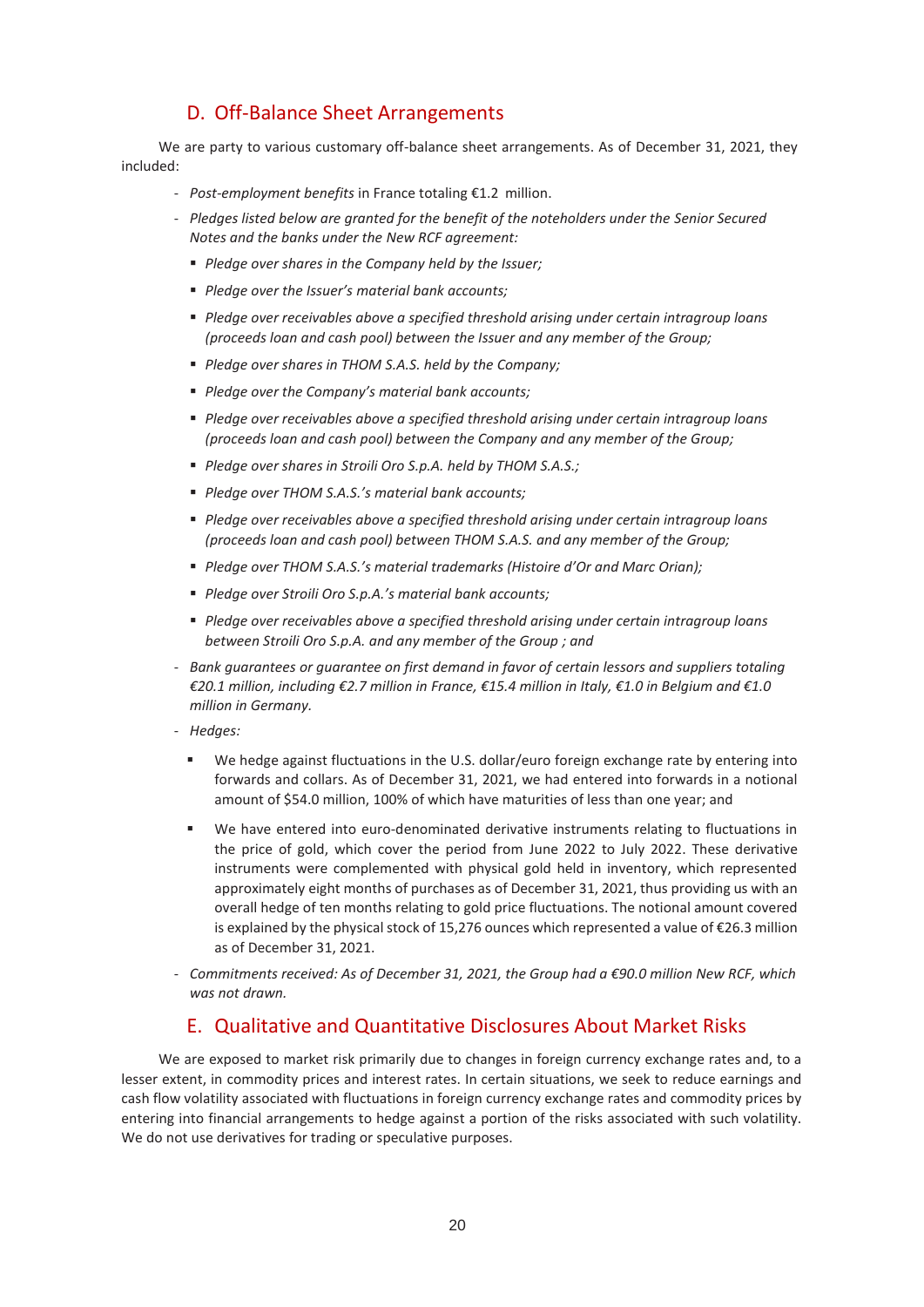#### **a)** *Foreign currency exchange rate risk*

Our functional currency for sales and costs (other than cost of goods sold) is the euro. We have limited foreign currency exposure, principally derived from purchases from certain suppliers which are conducted in U.S. dollars. Approximately 25% of our costs of goods sold were denominated in U.S. dollars in fiscal year ended December 31, 2021. We have historically been able to pass on to final customers any foreign effect impact. We also hedge U.S. dollar foreign exchange rate risks via forwards and collars. As of September 30, 2021, \$54.0 million in notional amount of forwards and collars with maturities between January and December 2022 were contracted. Historically, we hedge through forwards and collars nearly all our anticipated purchases denominated in U.S. dollars for one year.

#### *b) Commodity price risk*

We are subject to commodity price risk associated with changes in the prices of gold, silver, and diamonds and, to a lesser extent, other precious and semi-precious stones, through our purchase of precious jewelry. Although we do not generally directly purchase the metals and other components of the jewelry we sell, price increases and availability of gold, silver, diamonds, and other precious metals are reflected in the manufacturing and assembling prices that we pay to our suppliers. Variations in gold prices have a greater impact than variations in the prices of other commodities, as the proportion of the price of gold to the total price that we pay for a given piece of gold jewelry is much higher than the proportion of the price of the metals and other components used to the total price of other jewelry items. We adjust our activities through our gold repurchase and exchange program based on our hedging needs. For example, we decreased our gold repurchase activities in the financial year ended September 30, 2019, because of the decrease in the spot price of gold from August to September 2019. In addition, we adjust our gold inventory (totaling 15,276 ounces or €26.3 million at the end of December 31, 2021) as a physical hedge against fluctuations in the price of gold. In the financial year ended September 30, 2021, gold-based products accounted for 58% of our purchases by cost, with 55% of such costs being attributable to the purchase of gold and the remainder to manufacturing, freight, and customs costs.

In addition, to hedge our exposure to fluctuations in the price of gold, we also enter derivative financial instruments, such as synthetic swaps and calls. As of December 31, 2021, we were beneficiaries of synthetic call options, allowing us to purchase up to 3,200 ounces (approximately 91 kilograms) of gold. Combining such derivatives and our physical gold inventory, we hedged our gold purchasing needs for the ten months following the end of the three-month period ended December 31, 2021.

#### *c) Interest rate risk*

As of December 31, 2021, we were exposed to interest rate risk on drawings under the New RCF and the Floating Rate Notes. The Group finalized, at Goldstory level, its EURIBOR interest rate hedging structure to adapt it to the new financing structure in place since February 26, 2021.

Most of our cash and cash equivalents have generally been invested in fixed rate instruments such as short-term deposits or certificates of deposit.

#### *d) Credit and counterparty risk*

Credit risk is the risk that one party to a financial liability will cause a loss for the other party by defaulting on its obligations. Our credit risk arises from cash and cash equivalents, derivative financial instruments and deposits with banks and financial institutions, as well as credit exposures to suppliers or wholesale customers, including outstanding receivables and committed transactions. Sales to retail customers are made in cash, checks or through third-party credit cards and debit cards.

#### *e) Liquidity risk*

We closely monitor liquidity risk for the Group as a whole and for each of our subsidiaries by means of the implementation and regular review of the Group financial reporting procedures. We analyze the contractual obligations relating to loans and borrowings in terms of interest payable and the Group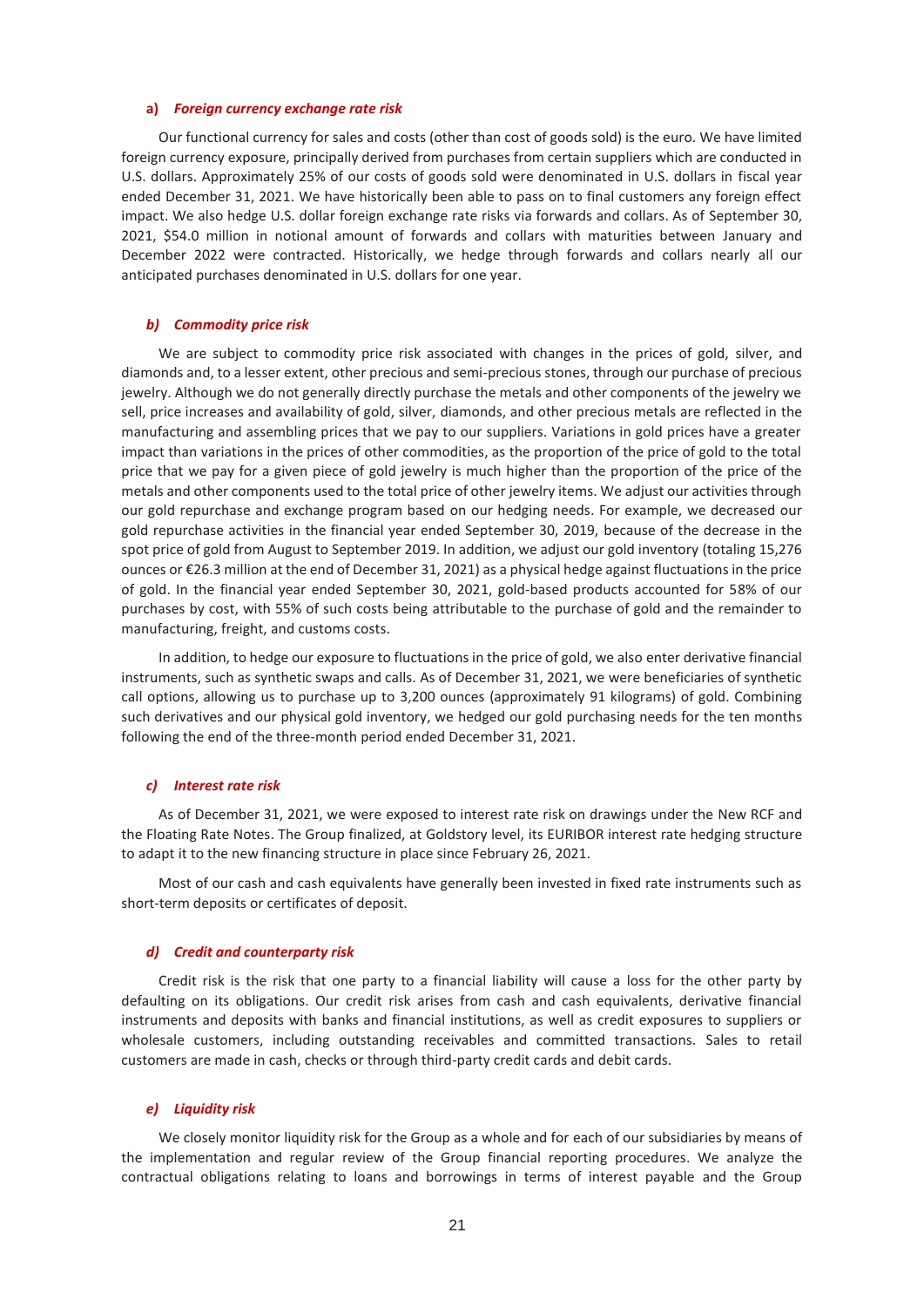commitments arising from the interest rate derivatives recognized under balance sheet assets and liabilities.

Expected future cash flows are calculated based on the remaining contractual maturities of the associated financial liabilities. Future floating interest rate payments are set based on the most recent coupon for the current period and based on the rates applicable at the reporting date for cash flows relating to future dates. Net interest paid or received on swaps is determined in accordance with the same principles.

# F. Selected Critical Accounting Policies and Estimates

The preparation of our consolidated financial statements requires management at the Group and division levels to use judgments, estimates and assumptions, including expectations of future events, which affect the reported amounts of certain financial statement line items.

These assessments and estimates are reviewed at each reporting date and the underlying assumptions are adjusted, where appropriate, based on actual results, experience and any other relevant factors given the economic circumstances. The effects of such adjustments are recognized when made.

The items reported in the Group's future consolidated financial statements may differ from current estimates due to changes in the assumptions made and economic circumstances at the reporting date.

The main assumptions relating to future events and other sources of estimation uncertainty at the reporting date that may have a significant risk of resulting in a material adjustment to the carrying amounts of assets and liabilities are presented below.

#### *Impairment of non-financial assets*

Under French GAAP, goodwill and other intangible assets with indefinite useful lives are not amortized but are subject to testing for impairment at least once a year and whenever there is an indication of impairment. Other depreciable non-financial assets are tested for impairment when there is an indication that their carrying amount may exceed their recoverable amount. In assessing value in use, management estimates the future cash flows that the entity expects to obtain from the asset or cash generating unit and applies an appropriate discount rate to calculate their present value.

#### *Employee benefit liabilities*

Costs relating to defined benefit plans are estimated using the actuarial valuation method and recognized off-balance sheet in accordance with French GAAP. Actuarial valuations are based on assumptions regarding discount rates, salary increases, mortality and pension increases.

#### *Provisions*

Provisions covers liabilities with an uncertain due date and of an uncertain amount, resulting from loyalty programs, litigation, and other risks. A provision is recognized whenever we have a contractual, legal, or implied obligation arising from a past event and when future cash disbursements can be reliably estimated. Liabilities resulting from restructuring plans are recognized when an obligation exists, the detailed plans are finalized, and it is reasonably expected that they will be implemented.

#### *Taxes*

Deferred tax assets relating to tax losses carried forward are recognized to the extent of the following two criteria: (i) the net amount of deferred tax liabilities for temporary differences and (ii) the probability that future taxable profit will be available against which the benefits of the tax losses can be utilized. To determine the amount of deferred tax assets to be recognized, management is required to estimate the amount and probability of future taxable profit.